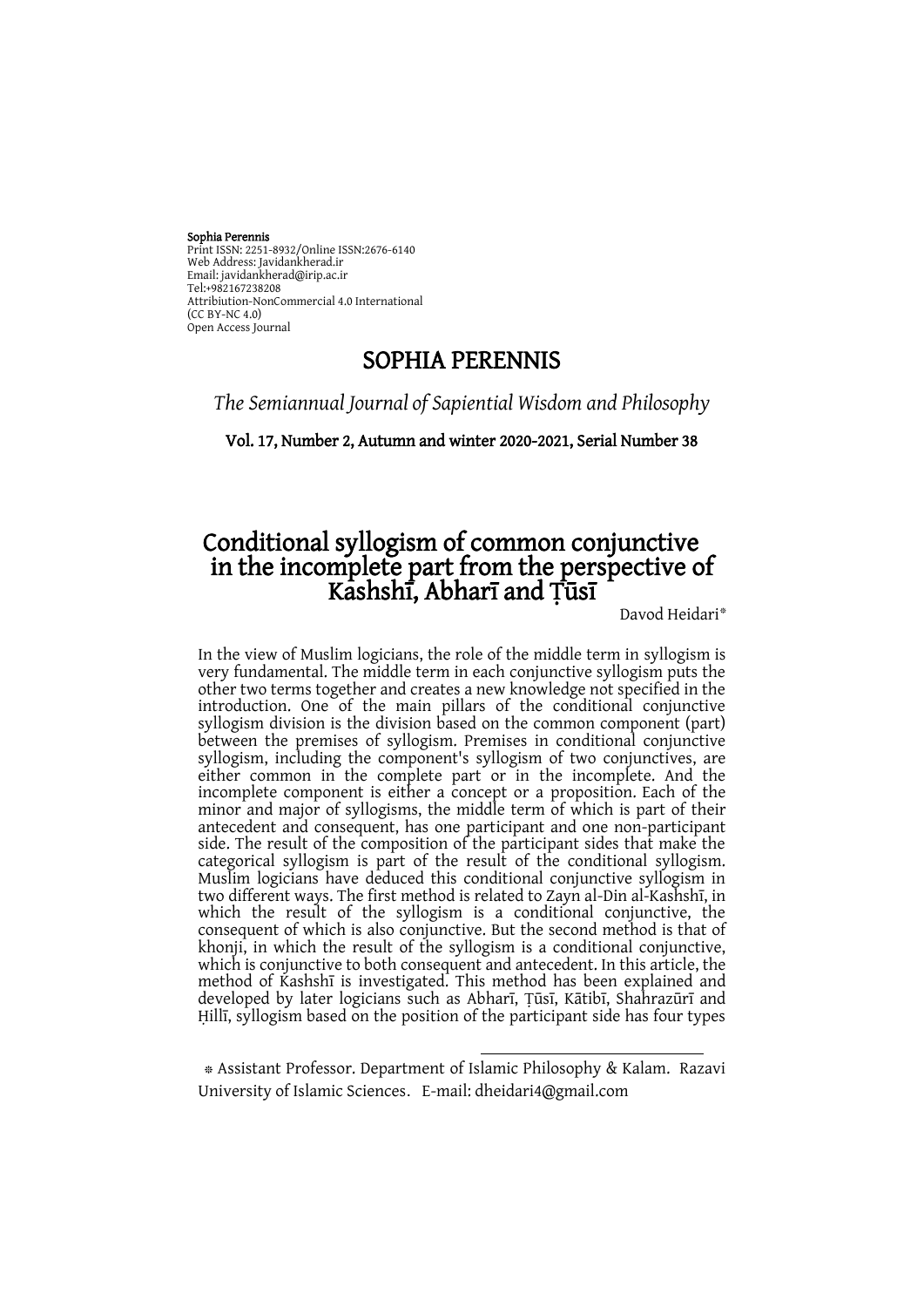in the premises of syllogism. The participant side in the first category is in the minor and major consequent, in the second category is in the minor and major antecedent, and in the third category is in the minor consequent and major antecedent, and in the fourth category, the participant part is in the antecedent of both premises. The condition for validity of compound syllogism (polysyllogism) is consisting of common premises in incomplete component, from the point of view of Kashshī, is that firstly the premises are affirmative, secondly it is at least one of the premises should be universal premise, and thirdly either the composition of the two participant sides should be effective, or the composition of a minor consequent with the result of the composition of the two participant sides to the, major premise or will result its implicated result. Kashshī bases the first type and returns the second and third types to the first type by using conversion rule. The following syllogism is an example for the first category:

1. If a is b then c is d

2. If s is p then d is e

∴ If a is b then [if s is p then c is e]

But in the fourth category, the common boundary is in the minor and the major antecedent. As:

1. If some d are c, then a is b.

2. If no d is not e, then s is p

This category cannot be returned to the first category with conversion because both premises become particular (partial) and the condition of the syllogism validity disappears. Kashshī's initiative to infer this kind is to use a hypothetical premise. The role of the hypothetical premise is to establish the necessary connection between minor and major [terms] and the inference is possible. According to Kashshī's initiative, the result of the syllogism is:

∴ Sometimes if a is b then [if no c is not e then s is p]

According to the first premise, sometimes if we accept the proposition "if a is b", the proposition "some d are, c" will be true. Now, if we assume that the proposition "No c is not e" is true, we will conclude: "Sometimes if a is b then [if no c is not e then no d is not e]" we can deduce the syllogism by combining this proposition with the second premise. Now, as can be seen in the example, according to Kashshī's method, the result of the syllogism is a conjunctive proposition in which the non-participant (non-common) side is the one of the conjunctives, and its consequent is the conjunctive condition, one part of which is the non-participant (non-common) side of the other preposition and the other part is the preposition whose terms are noncommon components of the participant sides. In the first three categories, the result of the combination of the participant sides involved in the consequent is the result of the consequent and in the fourth category, the antecedent of the consequent is the result of the conditional syllogism. Among these, the explanations of Abharī and Ṭūsī are quite distinct, critical and complementary. Abharī has made several comments in his work. In the first writing of Muntahā al-afkār, by accepting the validity of syllogism, in addition to the conclusive moods (logical multiplication) of Kashshī, he adds another moods. But in the second writing of Muntahā al-Afkār, Kashf alhaqā'iq and Khulāṣat al-afkār return from this point of view and reject the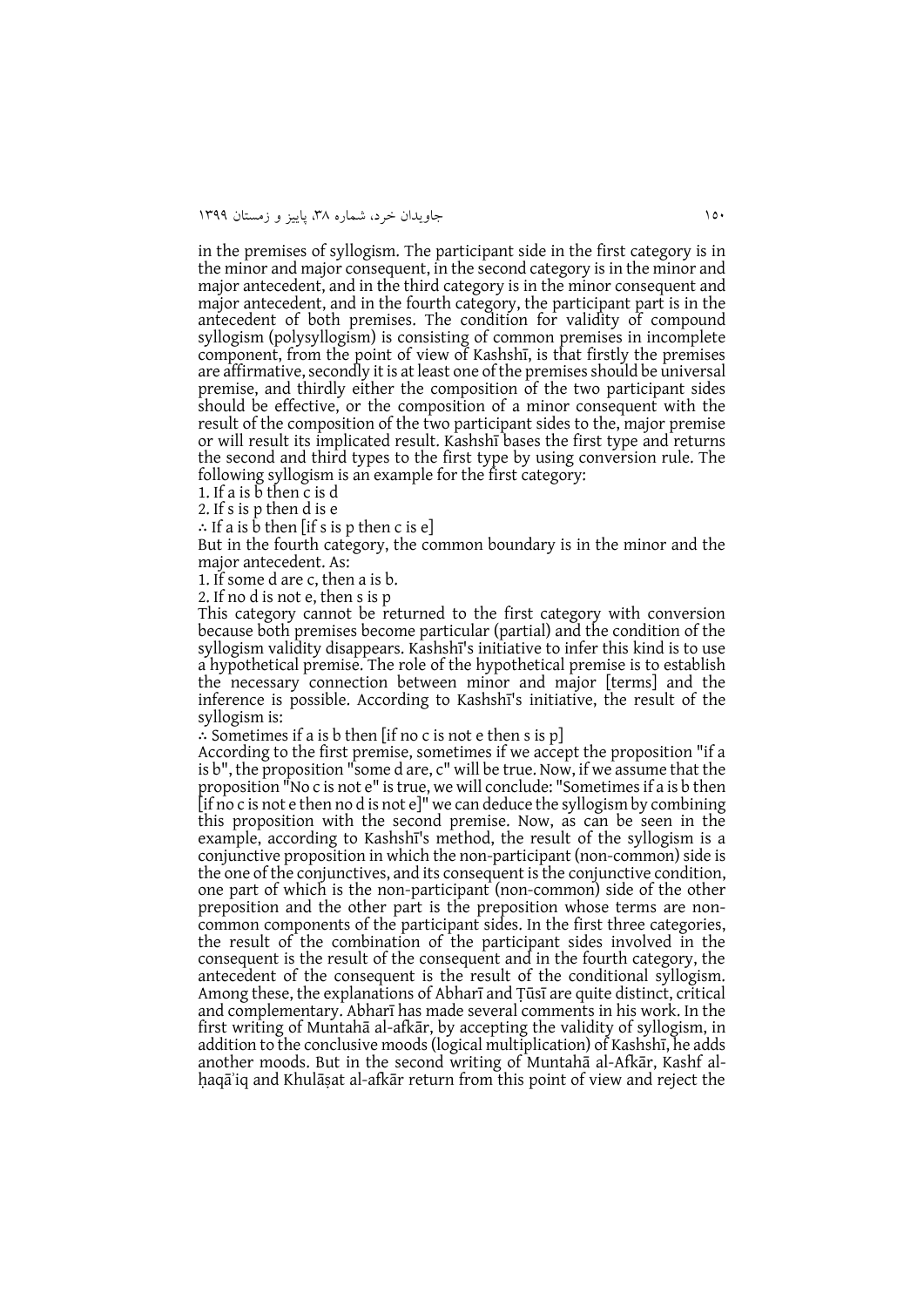قیاس شرطی اقترانی مشترک در جزء غیرتام از نگاه کشی، ابهری و خواجه نصیر 050

validity of syllogism, and finally accept the validity of syllogism with disjunctive conclusions in Khulāṣat al-afkār and Kashf al-ḥaqāʾiq . But Ṭūsī, unlike Kashshī, considers the first category as the basis of all four categories. He uses the contraposition rule to refer the fourth category to the first category. By examining the differences of opinions about types, conditions of validity, conclusive moods (logical multiplication) and the reason of this type of syllogism, it is obtained that firstly, the validity of this syllogism is based on a syllogism whose middle term is a complete component (part) and secondly the presence of categorical syllogism components in the illation (inferential, deduction) system of hypothetical syllogism have made it difficult to clearly understand the structure of hypothetical syllogisms. Thirdly, it seems that by combining (synthesis) the comments of Abharī and Ṭūsī, one can achieve a single system (mechanism) of conditional syllogisms with incomplete middle term. This inferential system (mechanism) has a basis discursive (argumentative) form, and that is the basic or deductive discursive (argumentative) form, which is the participant of minor consequent in both premises, or the deductive, which is the participant in the minor consequent and the major antecedent. If we show the nonparticipant (non-common) sides of minor and major with "P" and "Q" and the sides of their participation with "M1" and "M2", the inferential form of the first base is:

1. If P then M1 2. If Q then M2 3. If M1 and M2 then M ∴ If P then if Q then M And the inferential form of the second base is: 1. If P then M1 2. If M2 then Q 3. If M1 and M then M2 ∴ If P then if M then Q Using the rules of conversion and contraposition rules, all non-base syllogisms are returned to the base syllogism.

#### References

- Abharī, Athīr al-Dīn. (1395AP). Muntahā al-afkār fī ibānat al-asrār: manṭiq (taḥrīr-hā-yi yakum va duvvum). Edited by M. ʿAẓīmī & H. Qurbānī. Tihrān: Intishārāt-i Ḥikmat.
- Abharī, Athīr al-Dīn. (1396AP). Khulāṣat al-afkār wa-naqāwat alasrār. Edited by M. ʿAẓīmī & H. Qurbānī. Tihrān: Muʾassasah-i Pizhūhishī-yi Ḥikmat va Falsafah-i Īrān.
- Abharī, Athīr al-Dīn. (1998AP). Kashf al-ḥaqāʾiq fī taḥrīr al-daqāʾiq. Edited by Hüseyın Sarıoğlu. Istanbul.
- Ḥillī, Ḥasan bin Yūsuf bin al-Muṭahhar. (2017) Marāṣid al-tadqīq wamaqāṣid al-taḥqīq. Edited by Muḥammad Ghafūrī-Nazhād. Karbala: al-ʿAtaba al-ʿAbbāsiyya al-Muqaddasa.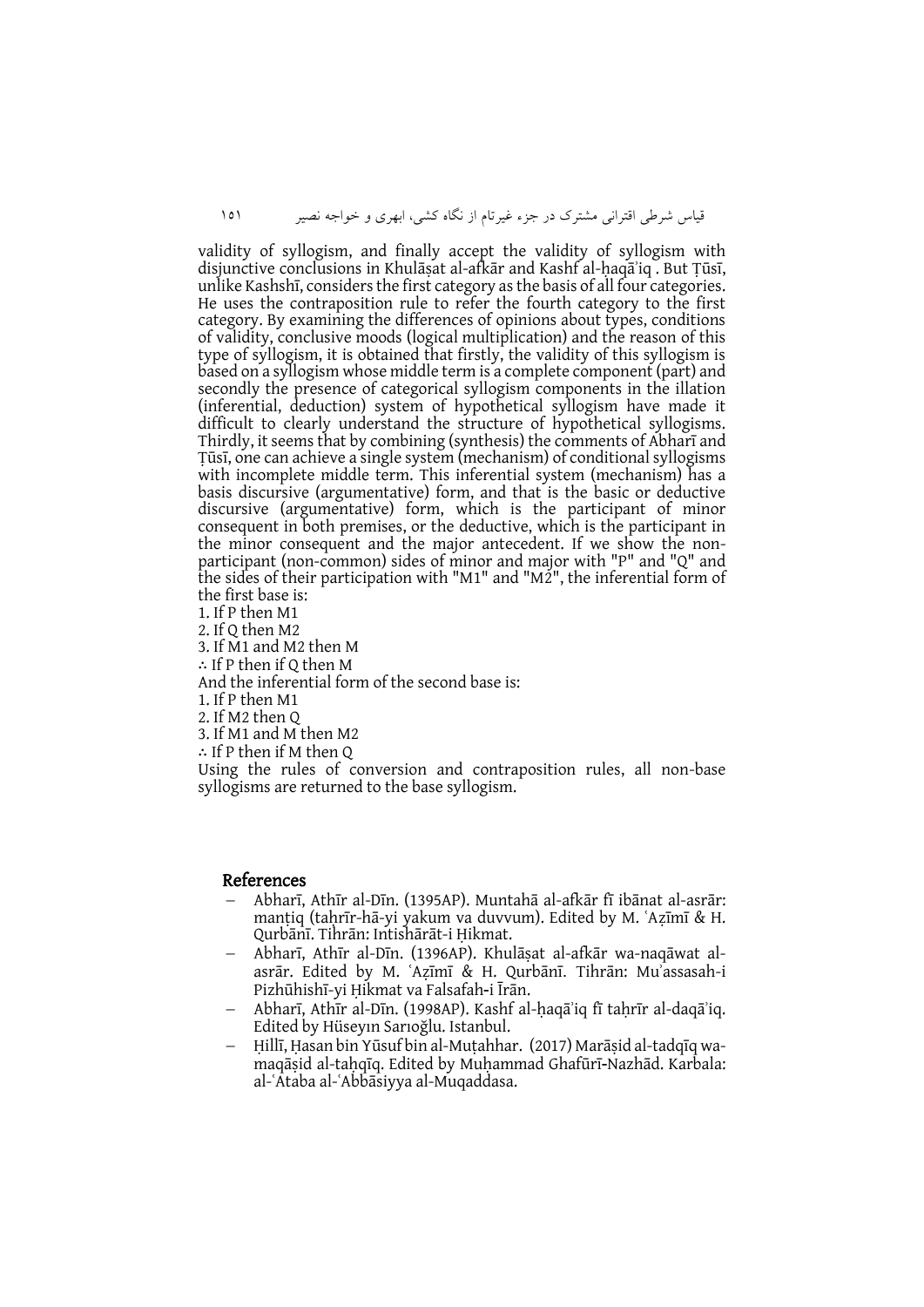- Ḥillī, Ḥasan bin Yūsuf bin al-Muṭahhar. (1371AP) al-Jawhar al-naḍīd fī sharḥ manṭiq al-Tajrīd. Edited by Muhsin Bidarfar. Qom: Intishārāt Bidar,
- Ḥillī, Ḥasan bin Yūsuf bin al-Muṭahhar. (1379AP). al-Asrār alkhafiyya fī al-ʿulūm al-ʿaqliyya. Research by Markaz al-Abḥāth wa al-Dirāsāt al-Islāmīyah. Qom. Daftar-i Tabliqāt-i Eslami.
- Ibn Sînâ. (1379AP). Al'Najāt min al-Ghargh fī Bahre al-zalālat. Edited by Dāneshpaǰūh. (2th ed.) Tihrān: Intishārāt-i Daneshgah-i Tihrān.
- Ibn Sînâ. (1396AP) al-Mukhtaṣar al-awsaṭ fī al-manṭiq. Edited by Seyed Mahmoud Yousefsani. Tihrān: Muʾassasah-i Pizhūhishī-yi Ḥikmat va Falsafah-i Īrān.
- Ibn Sînâ. (1405AP) al-shifāʾ, al-Mantiq, vol 2. rev. and intr. by I. Madkour, Research by Sa'id Zayed. Qom: Ayatullah Mar'ashi Najafi Library.
- Kashshī Zayn al-Dīn. (n.d.). Hadā'iq al-Ḥaqā'iq. Manuscript: No 865. Stanbul. Library of fāzil Ahmed pasha.
- Kātibī, Najm al-Dīn (n.d. a) Jāmiʿ al-daqāʾiq fī kashf al-ḥaqāʾiq. Manuscript: No 863. National Library of France.
- Kātibī, Najm al-Dīn (n.d. b). al-Monaṣṣaṣ fi Sharḥ al-Mulakhkhaṣ. Manuscript: No 1201. Mashhad: Āstān-i Quds-i Rażavī Library.
- Khūnajī, Afḍal al-Dīn (2010). Kashf al-asrār ʿan ġawāmiḍ al-afkār. Edited by Khaled el-Rouayheb. Berlin & Tihrān: Muʾassasah-i Pizhūhishī-yi Ḥikmat va Falsafah-i Īrān.
- Rāzī, Fakhr al-Dīn Muḥammad ibn ʻUmar. (1381AP) Manṭiq al-Mulakhkhaṣ. Edited by Aḥad Farāmarz Qarāmalikī & Ādīnah Aṣgharīnizhād. Tihrān: Intishārāt Dānishgāh Imām Ṣādiq.
- Rāzī, Quṭb al-Dīn. (1393AP). Lawāmi' al-asrār fī sharḥ Maṭāli' alanwār. Edited and Introduced and Annotated by Abū l-Qāsim Raḥmānī. Tihrān: Muʾassasah-i Pizhūhishī-yi Ḥikmat va Falsafah-i Īrān.
- Shahrazūrī, Shams al-Dīn. (1383AP). Rasā'il al-Shajara al-ilāhiyya fī 'ulūm al-ḥaqā'iq al-rabbāniyya, vol. 1. Edited by Najaf-Qulī Ḥabībī. Tihrān: Muʾassasah-i Pizhūhishī-yi Ḥikmat va Falsafah-i Īrān.
- Ṭūsī, Naṣīr al-Dīn. (1353AP). Taʿdīl al-miʿyār fī naqd tanzīl al-afkār. In: Collected Papers on Logic and Language. Edited by M. Mohaghegh & T. Izutsu. Tihrān: Intishārāt-i Daneshgah-i Tihrān.
- Ṭūsī, Naṣīr al-Dīn. (1380AP) Bāznegari Asās al-iqtibās. Edited by mostafā Borujerdi. Tihrān: sāzemān chāp wa Intishārāt.
- Ṭūsī, Naṣīr al-Dīn. (1988). Tajrīd al-manṭiq. Beirut: Mūʾassasat al-aʿlā li-l-maṭbūʿāt. al-aʿlā li-l-maṭbūʿāt.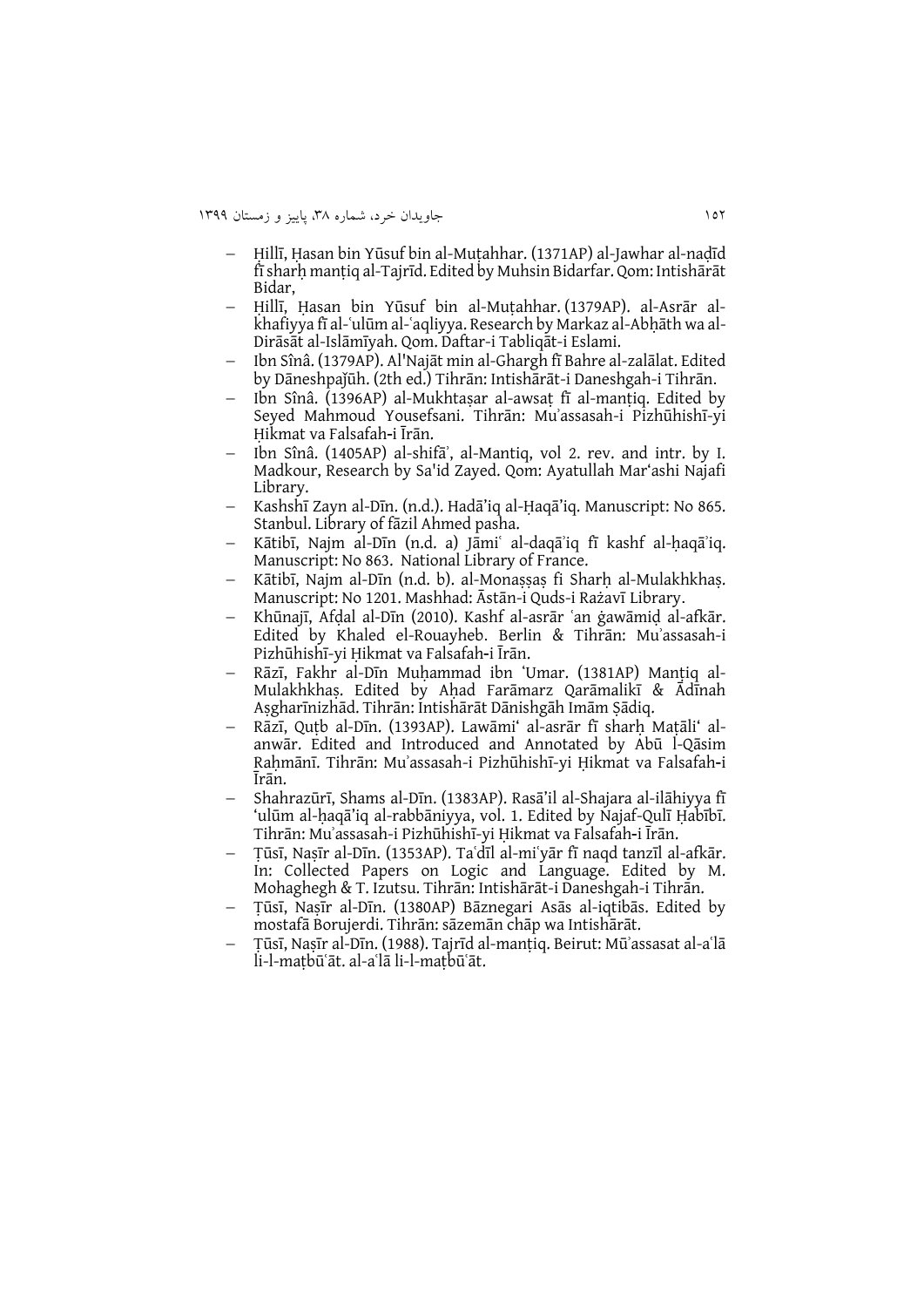**مجله علمی جاویدان خرد، شماره ،83 پاییز و زمستان ،9811 صفحات -941 973**

**قیاس شرطی اقترانی مشترک در جزء غیرتام از نگاه کشی، ابهری و خواجه نصیر**

\* داود حیدری

**چکیده**

منطقدانان مسلمان از قیاس اقترانی شرطی که حد وسط در مقدمات آن جزء غیر تام ا ست، به دو روش متفاوت نتیجه گیری کردهاند. روش اول مربوط به زين الدين ک شی است که نتیجه قیاس در آن شرطی متصله متصله التالی ا ست . اما روش دوم از آن خونجی ا ست که نتیجه قیاس در آن ، شرطی متصله متصلهالطرفین است. در اين مقاله روش زين الدين کشی بررسی شده ا ست . اين روش از سوی منطق دانان بعدی مانند ابهری و طو سی، کاتبی، شهرزوری و علامه حلی شوح و بسط داده شهده است. در اين ميان تو ضیحات ابهری و طو سی کامال متمايز، نقادانه و تکمیل کننده ا ست . با بررسی اختالف آراء در باره اقسام، شرايط انتاج، ضروب منتج و دلیل انتاج اين نوع قياس بدست می آيد که اولاً اعتبار اين قياس مبتنی بر قياسی است که که حد وسط آن جزء تام است و ثانیاً حضور مؤلفههای قیاس حملی در د ستگاه ا ستنتاجی قیاسهای شرطی، فهم رو شن و دقیق ساختار قیا سه ای شرطی را دشوار کرده است . بمنظور آشکارسازی دستگاه استنتاجی نهفته در اين روش، دو نوع قیاس پايه شناسايی شده است : قیاسی که طرف مشارک تالی هر دو مقدمه ا ست و قیا سی که طرف م شارک تالی صغری و مقدم

> \* استاديار گروه فلسفه و کالم اسالمی دانشگاه علوم اسالمی رضوی . رايانامه: [dheidari4@gmail.com](mailto:dheidari4@gmail.com) تاریخ دریافت: 99/0/02 تاریخ پذیرش99/9/20:

-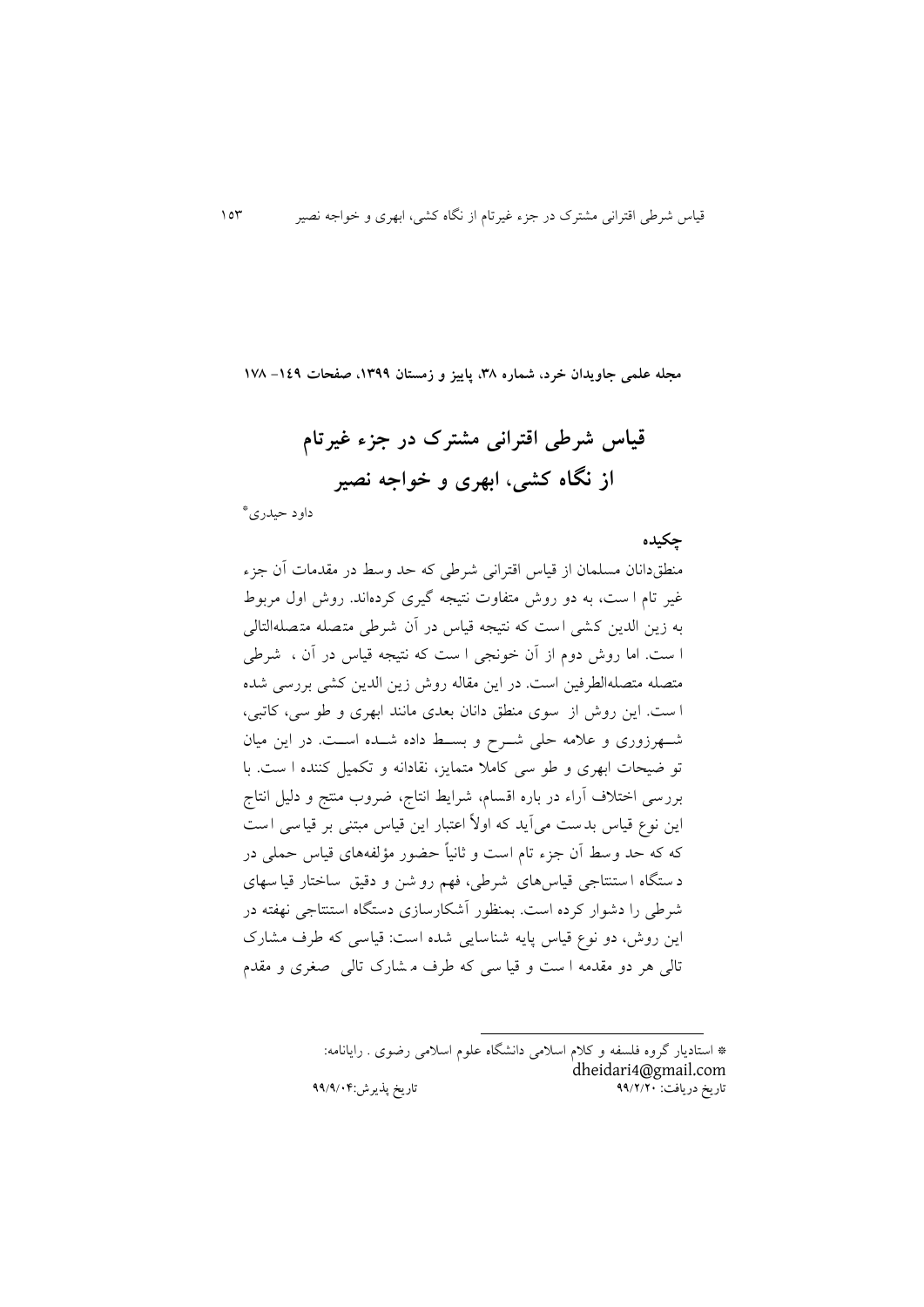051 جاويدان خرد، شماره ،83 بهار و تابستان 0811

کبری است . قیاس های غیرپايه با استفاده از عکس مستوی و عکس نقیض به قیاس پايه برگردانده میشوند کلید واژهها: قضیه شرطی متصله، قیاس شرطی اقترانی، جزء مشترک، جزء تام ، جزء غیرتام.

#### **مقدمه**

يکی از محورهای اصلی تقسیم قیاس شرطی اقترانی، تقسیم بر اساس نوع جزء مشترک بین مقدمات قیاس ا ست. مقدمات در قیاس اقترانی شرطی از جمله قیاس مؤلف از دو متصله يا در جزء تام مشترکند و يا در جزء غیر تام. )ابن سینا، ،0115 ج :1 851؛ همو، :0831 38( مراد از جزء تام، جزء اصههلی مقدمات شههرطی يعنی مقدم و تالی و مراد از جزء غیر تام جزء جزء اصلی مقدمات شرطی يعنی بخشی از مقدم و يا تالی است. ) ابن سینا، ١٣٩٦: ١٤٨)

ابن سینا در المختصر الاوسط صراحتا حکم دو متصله با جزء غیر تام را همان حکم مت صله و حمليه دان سته ا ست (ابن سينا، ١٣٩٦: ١٤٨ و ١٥٨). اما زين الدين ك شي و منطقدانان پس از وی به تفصیل به اين قسم پرداختهاند.

جزء غیرتام در قیاس اقترانی شرطی، خود يا ق ضیه ا ست و يا مفهوم. در حالت اول که امر مشــترک بین دو مقدمه قیاس، يک قضــيه اســت، مقدم و يا تالی نیز بايد قضــيه شـرطی باشـند. در حالت دوم که امر مشـترک يک مفهوم اسـت، مقدم ويا تالی قضـيه شرطی که دارای جزء مشترک است، بايد قضیه حملی باشد.

در قیاسهای اقترانی که حد وسط در هر دو مقدمه بخشی از مقدم يا تالی است، سه جزء و يا طرف اصلی وجود دارد:

.0 طرف غیرمشارک صغری؛ يعنی جزئی از صغری که با کبری اشتراک ندارد؛ .1 طرف غیرمشارک کبری؛ يعنی جزئی از کبری که با صغری اشتراک ندارد؛ ۴. طرف مشارک؛ يعنی جزئی از صغری و کبری که دارای اشتراک اند. (قطب رازی، ۱۳۹۳، ج<sup>4</sup>: ۲٦۸) برای مثال در قیاس

.0 اگر آ ب است آنگاه »س«. .1 اگر ب ه است آنگاه »ش«.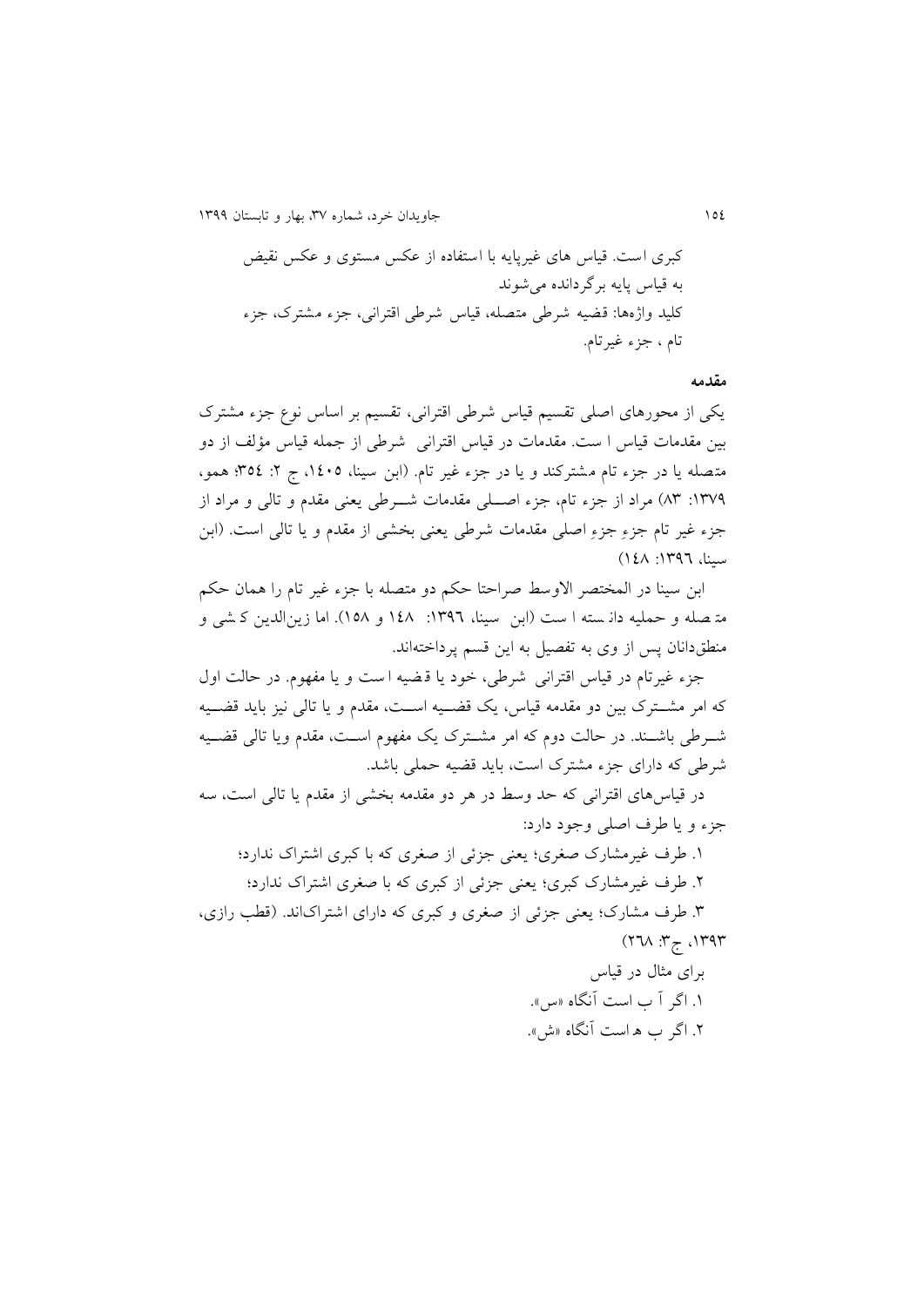»س« و »ش« که نماد قضیهاند به ترتیب نشاندهنده طرف غیرمشارک صغری و کبری است و مقدم هر دو مقدمه يعني «اّ ب است» و «ب ه است» طرف مشاركاند.

دو طرف م شارک مقدمات قیاس، گاه منتج|ند و گاه غیر منتج. اهمیت این تقـسیم از آن روست که منطق دانان در مقام اخذ نتیجه از قیاس و بیان ضروب منتج بر اين تقسیم تکیه کرده و نتايج هر يک از اين دو دسته را به دو روش متفاوت استخراج کرده اند.

**اقسام قیاس اقترانی بر حسب ترکیبهای بیرونی و درونی** در اينگونه از قیاس شرطی با دو ترکیب روبرو ه ستیم: ترکیب بیرونی و ترکیب درونی. ترکیب بیرونی عبارت است از ترکیب مقدمات شرطی و ترکیب درونی عبارت است از ترکیب طرفهای م شارک که ق ضیه حملی اند. قیاس با توجه به اين دو ترکیب دو تق سیم را میپذيرد:

بر اساس ترکیب بیرونی طر ف مشارک يا در مقدم و يا تالی قضیه متصله قرار دارد. بنابر اين چهار قسم قابل تصور است از:

> قسم اول: طرف مشارک در هر دو مقدمه، تالی است؛ قسم دوم: طرف مشارک در مقدم صغری و تالی کبری است؛ قسم سوم: طرف مشارک در تالی صغری و مقدم کبری است؛ قسم چهارم: طرف مشارک در هر دو مقدمه، مقدم است.

بر ا ساس ترکیب درونی، تألیف دو طرف م شارک قیاس شرطی به يکی از ا شکال چهارگانه صورت میگیرد و هر یک از اشکال چهارگانه نیز ١٦ ضـرب دارند. پس در ترکیب درونی نیز 11 ضرب احتمال دارد که 01 ضرب آن منتج است.

**دو روش در صورتبندی نتیجه قیاس**

منطقدانان در استخراج نتیجه قیاس و داليل اثبات آن به دو روش متفاوت عمل کردهاند. مطابق هر دو روش نتیجه قیاس شرطی متصله مرکبی است که تالی آن نیز شرطی متصله اسهت. در روش اول مقدم نتیجه، قضهیه حملی اسهت. اما در روش دوم مقدم نتیجه نیز شرطی متصله ا ست (خونجی، ۱۳۸۹: ۳۵۰؛ فطب رازی، ۱۳۹۳، ج۳: ۲۷۷–۲۱۸) برای مثال در قیاس زير نتیجه مطابق هر دو روش آمده ا ست )از اين پس برای اخت صار سور قیاسهای کلی حذف می شود): .0 اگر برخی آ ب است آنگاه »س«. .1 اگر برخی ب ه است آنگاه »ش«.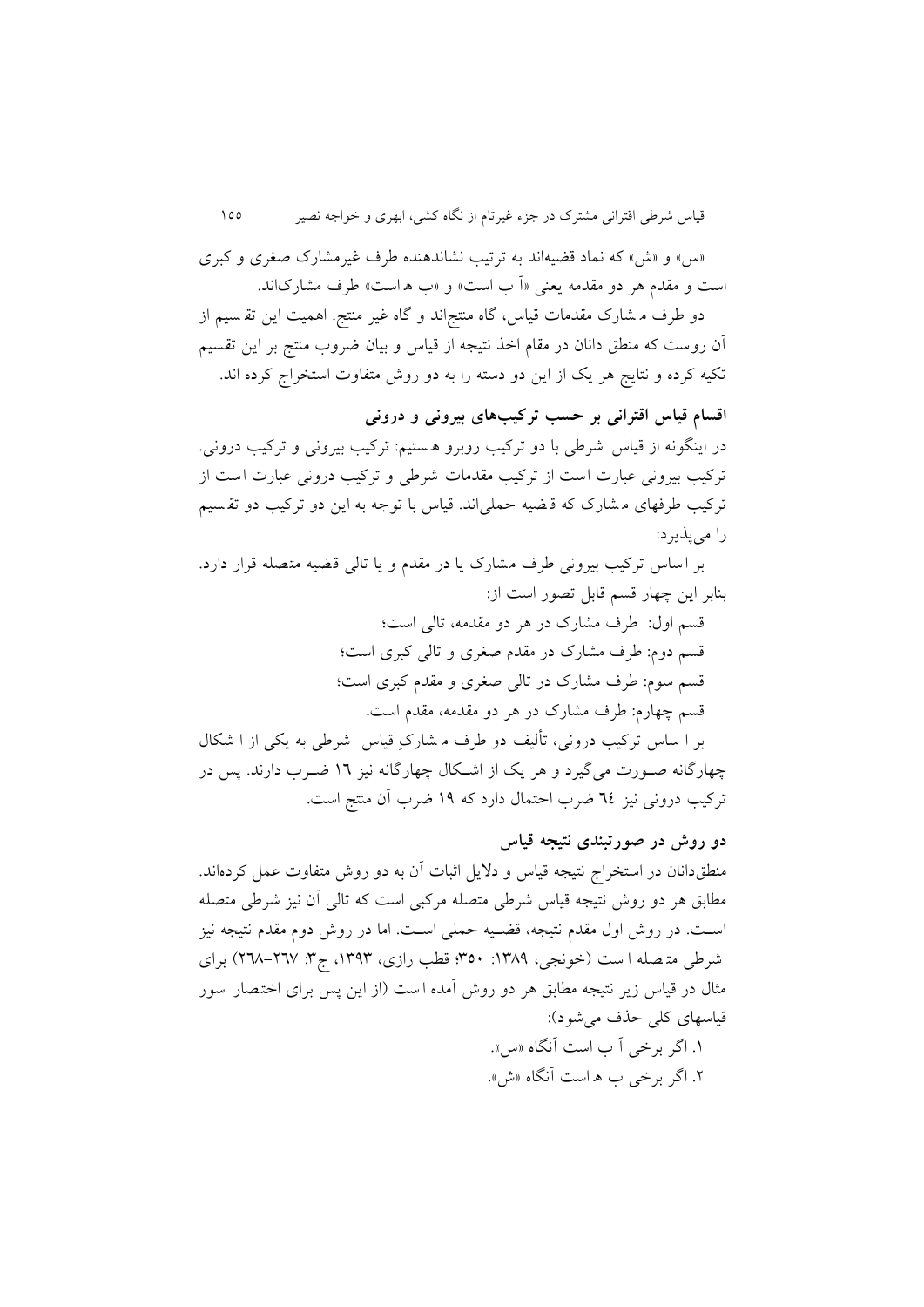051 جاويدان خرد، شماره ،83 بهار و تابستان 0811

∴ گاهی اگر »س« آنگاه اگر هر آ ه است آنگاه »ش« )روش اول( ∴ گاهی اگر ]گاهی اگر هر آ ه اسههت آنگاه »س«[ آنگاه ]گاهی اگر هر آ ه اسههت آنگاه «ش»] (روش دوم)

روش اول را نخ ستین بار ک شی مطر کرده و سپس منطق دانان بعدی بويژه خواجه نصـــیر، ابهری، کاتبی، شـــهرزوری و علامه حلّمی آن را بســـط داده و تکمیل کردهاند. اما روش دوم را خونجی و ســـپس ارموی آوردها ند. (خونجی، ١٣٨٩: ٣٢٩-٣٥١؛ قطب رازی، ۱۳۹۳، ج۳: ۲٦۷-۲٦۸) در اين مقاله قصـد داريم با بررســي روش اول، اختلاف آراء را شــناســايی و ارزيابی کرده و نهايتاً با تمايز قياســهای پايه از غيرپايه و چگونگی ارجاع قیاسهای غیرپايه به قیاس های پايه دستگاه استنتاجی نهفته در اين روش را آشکار سازيم.

# **تقریر زین الدین کشی** زين الدين ک شي در فـصل ً شـ شم کتاب خويش، به برر سي قياس مرکب از دو متـ صله میپردازد و روش خود را با شمارش ضروب منتج قیاس مشتمل بر حد وسطی که جزء غیرتام است، توضیح میدهد )کشی، بیتا: 11 ب – 13 الف(

**شرایط عام انتاج، ضروب منتج و نتیجه قیاس** انتاج قیاس مرکب از مقدمات مشترک در جزء غیر تام، دارای سه شرط عمومی ا ست. )کاتبی، بیتا-الف: 31 ب - 33 الف؛ همو، بیتا-ج: 011 ب - 001 الف؛ ابهری، :0815 01-111؛ شــهرزوری، ١٣٨٣، ج ١: ٢٨١-٢٨٥؛ حلَّى، ١٣٧٩: ١٤٥٥-١٥١؛ همو، ١٤٣٨: 131( اين سه شرط عبارتند از:

-0 ايجاب مقدمات؛ زيرا نتیجه گیری از تألیف طرفهای مشهههارک متوقف بر ايجاب مقدمات اسـت. البته اگر قاعده نقض تالی را که ابن سـینا در بحث لوازم شــرطیات ذکر کرده ا ست بپذيريم، قیاس با مقدمات سالبه نیز منتج خواهد بود ب شرط آنکه تالی ق ضیه شرطی سالبه نقیض آن چیزی با شد که در موجبه شرط شده ا ست. (خونجی، ۱۳۸۹: ۴٤٨ و کاتبی، بیتا-الف: ٧٨ ب)

-1کلی بودن يکی از مقدمات؛ اگر هر دو مقدمه جزئی باشهند ممکن اسهت همزمان صادق نباشند. يعنی در زمان صدق يکی ديگری صادق نباشد. بنابر دو شرط مذکور قیاس سه ضرب منتج دارد: اول) هر دو مقدمه موجبه کلی اند؛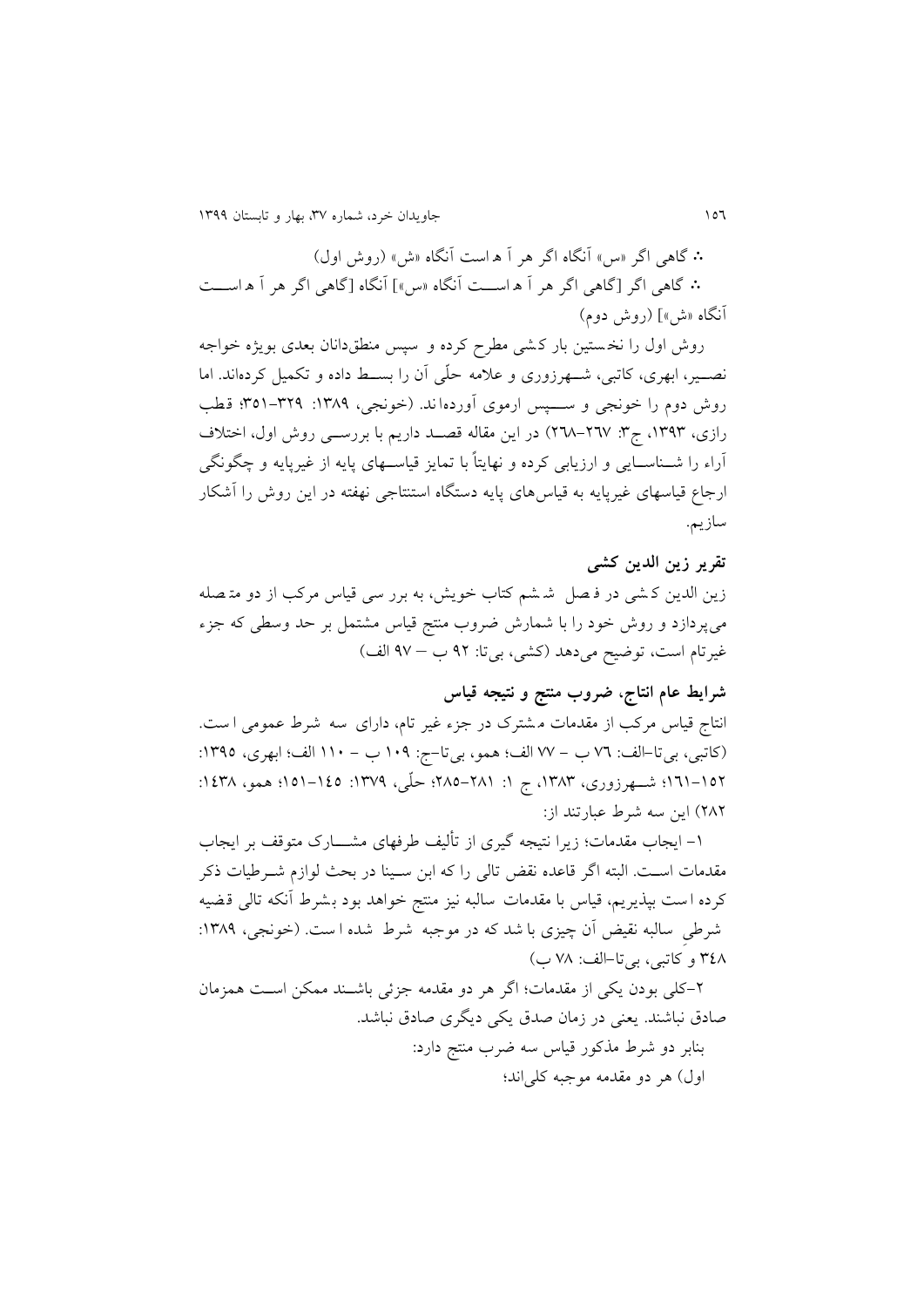قیاس شرطی اقترانی مشترک در جزء غیرتام از نگاه کشی، ابهری و خواجه نصیر 053 دوم) صغری موجبه جزئی و کبری موجبه کلی است؛ سوم) صغری موجبه کلی و کبری موجبه جزئی است. 8ه قیاس مشتمل بر يکی از اين دو امر باشد الف) تألیف دو طرف مشارک نتیجه بخش باشد (این شرط در سه قسم اول جاری است(

ب) تألیف تالی صغری با نتیجه حاصل از تألیف دو طرف مشارک، مقدم کبری و یا ملزوم آن را نتیجه دهد. (اين شرط در قسم چهارم جاری است)

مقصود از نتیجه حاصل از تألیف، نتیجه بالفعل و بر طبق شرایط انتاج نیست. زیرا فرض بر آن است که دو طرف مشارک منتج نیستند بلکه مقصود نتیجه بالقوه انتاج است يعنی نتیجهای که از حذف حد وسط در ترکیب درونی و کنار هم گذاشتن اصغر و اکبر (فارغ از شرایط انتاج ا شکال اربعه در مقدمتین) حا صل می شود. (قطب رازی، ۱۳۹۳.  $(77)$   $\frac{19}{5}$ 

بنابر روش کشی نتیجه قیاس در تمام اقسام قضیه متصلهای است که مقدم آن طرف غیر مشارک يکی از متصله ها است و تالی آن خود شرطی متصله است که يق جزء آن طرف غیرمشــارک مقدمه دیگر اســت و جزء دیگر آن قضــیهای اســت که حدود آن را اجزاء غیر مشترک طرفهای مشارک تشکیل میدهند. نتیجة تألیف درونی از ديدگاه کشی در ســه قســـم اول در تالی تالی نتیجهٔ تألیف بیرونی قرار میگیرد اما در قســـم چهام در مقدم تالیِ نتیجة تالیف بیرونی قرار می کیرد.

**توضیح اقسام چهار گانه قیاس بر اساس ترکیب بیرونی** کشی ابتدا برای هر قسمی با توجه به ترکیب درونی آن، چهار شکل کر میکند و سپس به شمارش ضروب بر ا ساس ترکیب درونی و قالب کلی نتائج آنها می پردازد. مقدمات ضروبی که ک شی برمی شمارد همگی کلی اند. اما شارحان در مقام تکمیل روش وی، شرائط انتاج هر ق سم را م شخص کرده و بر ا ساس آن ضروب منتج را از حیا کم و کیف مقدمات معلوم میکنند.

> **قسم اول: اشتراک در تالی هر دو مقدمه** در اين قسم حد مشترک در تالی صغری و کبری قرار دارد. مانند: .0 اگر »س« آنگاه آ ب است. .1 اگر »ش« آنگاه ب ه است.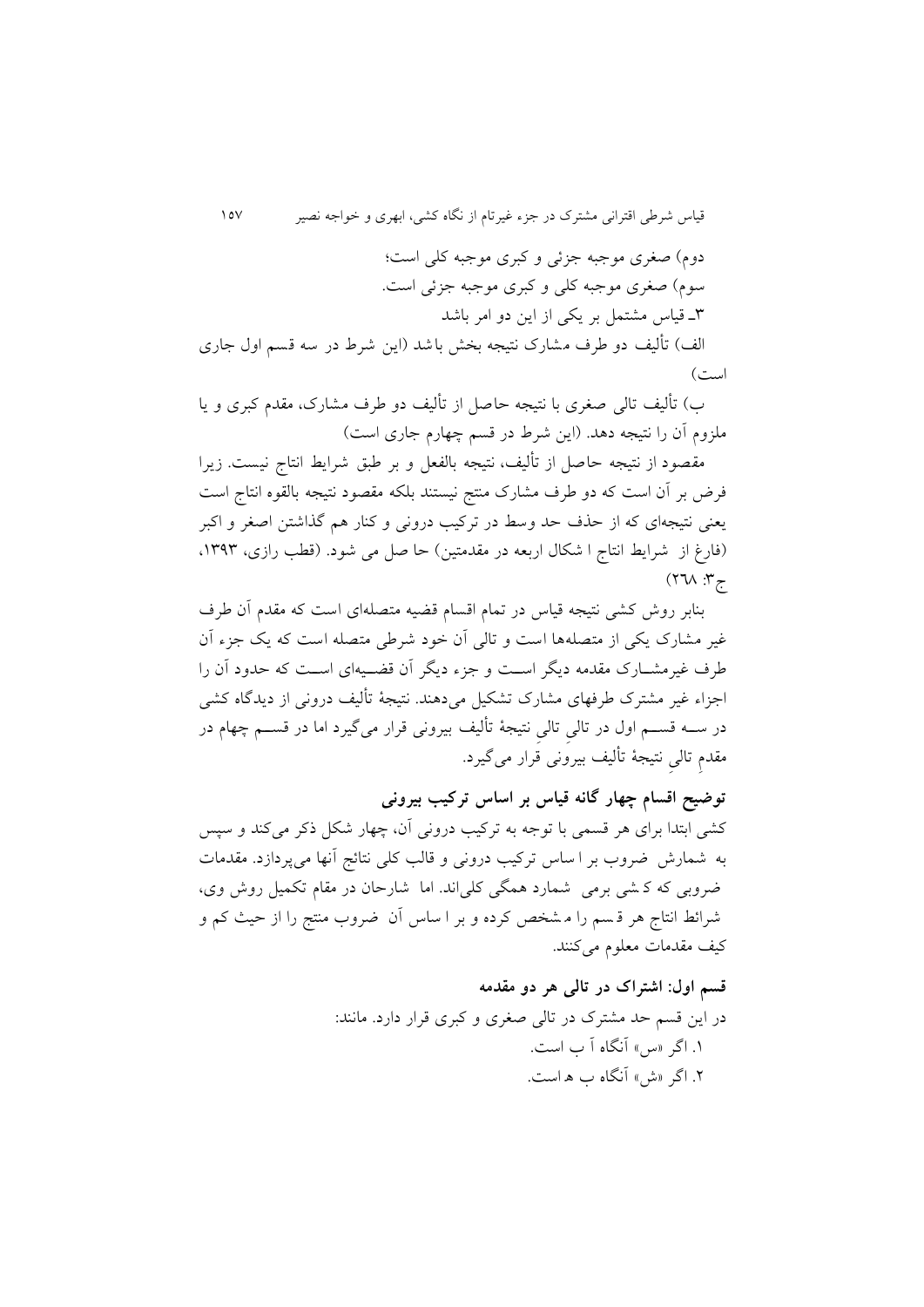∴ اگر »س« آنگاه اگر »ش« آنگاه آ ه است. نتیجه قیاس ق ضیه مت صله ای ا ست که مقدم آن، مقدم صغری و تا لی آن مت صله ای اســـت که مقدم آن مقدم کبری و تالی آن نتیجه تألیف دو طرف مشـــارک يعنی تالیٍها است. (کشی، بیتا: ۹۵ ب – ۹٦ الف) شارحان برای انتاج اين قسم سه شرط بیان کردهاند: 0ه ايجاب مقدمات؛ 1ه کلیت يکی از مقدمات؛ 8ه انتاج تألیف دو طرف مشارک. بر اساس دو شرط نخست قیاس سه ضرب منتج دارد: 0هه هر دو مقدمه موجبه کلی است. ۲ـــــ صغری موجبه جزئی است ۳ـــــــ کبری موجبه جزئی است. نتیجه در ضرب نخســـت کلی اســـت و نیز قیاس دو نتیجه دارد. نتیجه دیگر با جابجائی مقدم نتیجه و مقدم تالی آن بدست میآيد: ∴ اگر »ش« آنگاه اگر »س« آنگاه هر آ ه است. و اگر صغری و يا کبرای قیاس شرطی، جزئی با شند نتیجه نیز جزئی خواهد بود و مقدم نتیجه در این دو ضـــرب مقدم متصـــله جزئی اســت. (کاتبی، بی تا–ب: ١١٠ الف؛ شهرزوری، ج ۱: ۲۸۲–۲۸۳؛ حلّمی ، ۱۶۳۸: ۲۸۸) بر ا ساس شرط سوم، ضروب قیاس شرطی در اين ق سم و دو ق سم بعدی به تعداد ضروب قیاس حملی ا ست. برای اثبات انتاج قیاس، شــــرط ســـــوم را که نقش محوری در اســــتنتاج دارد و در حقیقت مقدمه محذوف استدالل محسوب میشود، در قالب قضیه شرطی بیان میکنیم: .8 اگر آ ب است و ب ه است آنگاه آ ه است )شرط انتاج( طبیعی است که در فرض صدق مقدم قضیه اول اگر مقدم قضیه دوم را نیز صادق فرض کنیم آنگاه هر دو تالی صادق خواهد بود: .1 اگر »س« آنگاه اگر »ش« آنگاه ر آ ب است و ب ه است تألیف رديف 8 و 1 قیاسی شرطی است که حد وسط جزء تام و ی اينتیجه آن از اين قرار است: .5 اگر »س« آنگاه اگر »ش« آنگاه آ ه است. در باره اين قسم به چند نکته اشاره میشود: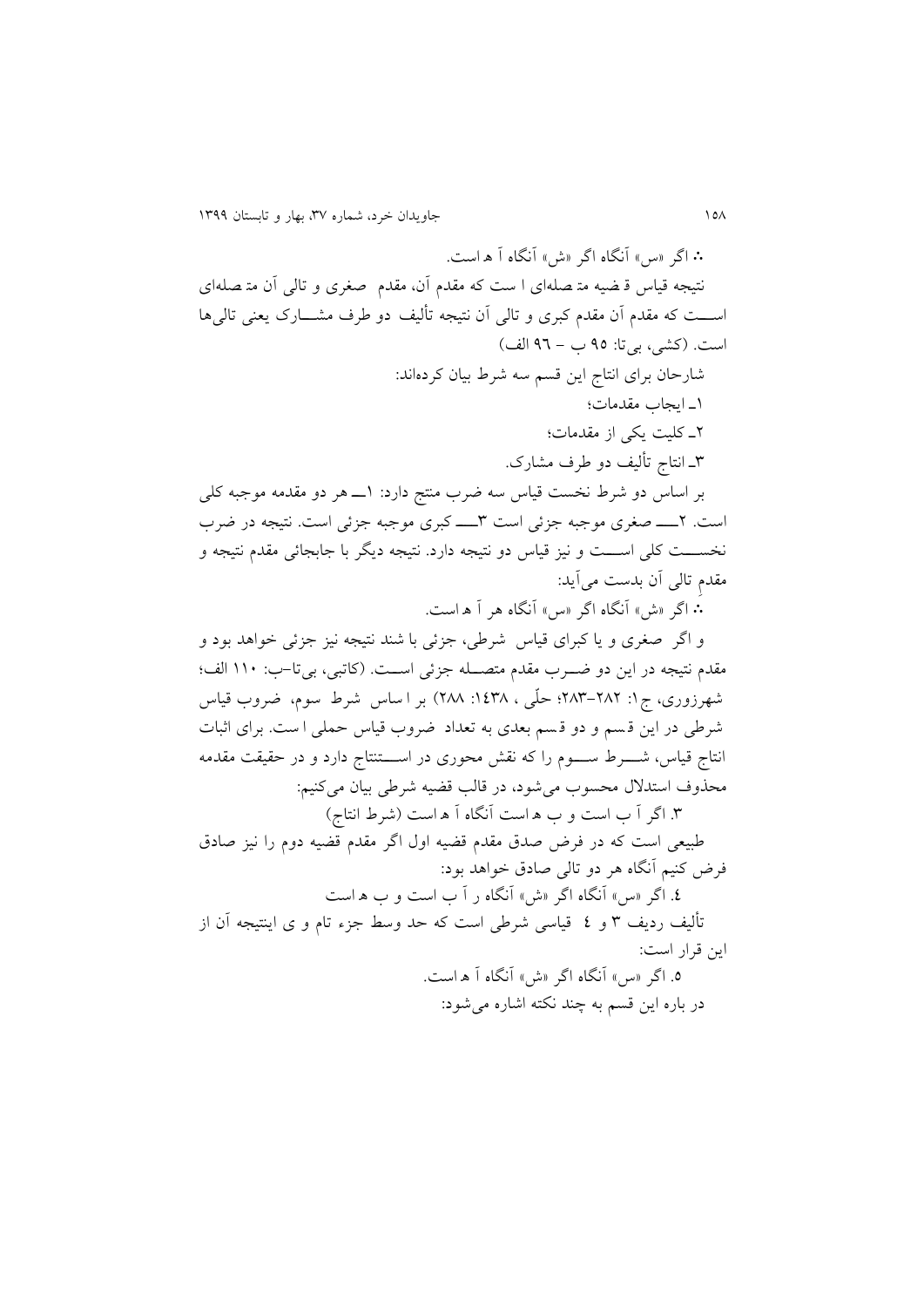اول) کشی اين قسم را پايه و مبنای دو قسم بعدی دانسته است از اينرو آنها را از طريق عکس مستوی يکی از مقدمات به اين قسم بازمیگرداند. )کشی، بیتا: 15 ب - ۹۷ الف)

دوم) در اين قسم ترکيب دو طرف مشارک يکی از ضروب اشکال قياس حملي را بوجود میآورد. نتیجه اين قیاس که آن را ترکیب درونی دانستیم، بخشی از نتیجه ترکیب بیرونی است. نوع ضرب و شکل اين ترکیب نقشی در ساختار قیاس شرطی ندارد. آنچه مهم است انتاج ترکیب بیرونی است.

سوم) کشی شکل و ضرب قیاس شرطی را بر اساس شکل و ضرب تألیف درونی، تعیین کرده است از اينرو صغرای قیاس شرطی قضیهای است که صغرای تألیف درونی در آن قرار دارد و کبرای قیاس شرطی نیز قضیهای است که کبرای تألیف درونی در آن قرار دارد. اما به نظر میرسد اين دسته بندی، تناسبی با ساختار استنتاج در دستگاه شرطیات نداشته باشد. شايسته آن است که مفاهیم ضروب و اشکال بر اساس مقتضیات دستگاه استنتاجی شرطیات تعريف میشد.

**قسم دوم: اشتراک مقدم صغری و تالی کبری** در اين قسم حد مشترک در مقدم صغری و تالی کبری قرار دارد. مانند: .0 اگر آ ب است آنگاه »س« ۲. اگر «ش» آنگاه ب ه است ∴ گاهی اگر »س« آنگاه اگر »ش« آنگاه آ ه است. شارحان برای انتاج اين قسم سه شرط بیان کردهاند: 0ه ايجاب مقدمات؛ 1ه کلیت کبری؛ 8ه انتاج تألیف دو طرف مشارک. قیاس از حیث ترکیب بیرونی برخلاف قسم اول تنها دو ضرب منتج دارد: ١\_هر دو مقدمه موجبه کلی است. 1 ه صغری موجبه جزئی است. با عکس مستوی صغرای قیاس شرطی، ضروب اين قسم به قسم اول برمی گردد. به همین دلیل کبری بايد کلی با شد. اگر کبری جزئی باشد با عکس مستوی صغری هر دو مقدم جزئی می شوند و غیرمنتج.

)کاتبی، بی تا - الف: 33 الف. همو، بیتا -ب: 001 الف. شههههرزوری، ج:0 .131-138 حلّی ، ۱٤٣٨: ٢٨٨) نتیجه قیاس نیز همواره متصله جزئی است. (کشی، بی تا: ٩٦ الف)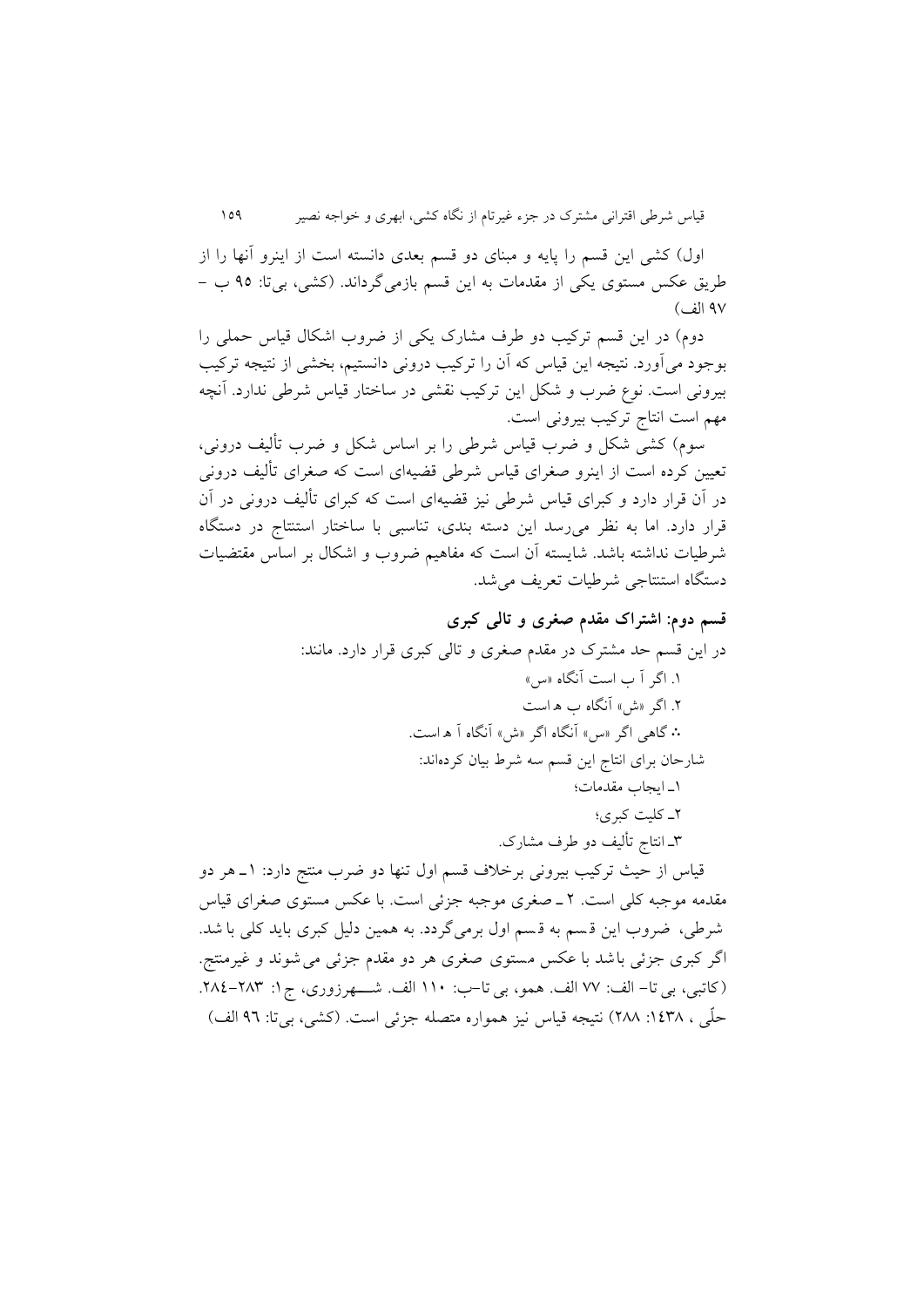**قسم سوم: اشتراک تالی صغری و مقدم کبری** در اين قسم حد مشترک در تالی صغری و مقدم کبری قرار دارد. مانند: .1 اگر »س« آنگاه آ ب است .0 اگر ب ه است آنگاه »ش« ∴ گاهی اگر »س« آنگاه اگر »ش« آنگاه آ ه است شرایط انتاج این قسم عبارت است از: 0ه ايجاب مقدمات؛ 1ه کلیت صغری؛ 8ه انتاج تألیف دو طرف مشارک قیاس از حیا ترکیب بیرونی برخالف قسم اول تنها دو ضرب نتیجه دارد : 0ههه هر دو مقدمه موجبه کلی است. 1ه کبری موجبه جزئی است. با عکس مستوی کبرای قیاس شرطی، ضروب اين قسم به قسم اول برمی گردد. به همین دلیل صغری بايد کلی باشد. نتیجه نیز همواره جزئی اسهههت. )کاتبی، بیتا- الف: 33 الف؛ همو، بیتا-ب: 001 الف؛ شهرزوری، ج:0 131 ؛ حل ی ، :0183 131( **قسم چهارم: اشتراک در مقدم هر دو مقدمه** در اين قسم حد مشترک در مقدم صغری و کبری قرار دارد. مانند: .1 اگر هر آ ب است آنگاه »س«. .0 اگر هر ب ه است آنگاه »ش«. اين قسم را نمیتوان بر قسم اول مبتنی ساخت زيرا با اعمال عکس مستوی، هر دو مقدمه جزيی شده و شرط انتاج محقق نخواهد بود. ابتکار ک شی برای معرفی ضروب منتج اين قسم بکارگیری مقدمه فرضی است. نقش مقدمه فرضی آن است که پیوند الزم بین اصغر و اکبر را برقرار کرده و استنتاج ممکن میشود. شرايط انتاج اين قسم با ت وجه به آنچه گفته شد عبارت است از: 1ـ ایجاب مقدمات؛ 0ـ کلیت کبری؛ 3ـ تألیف مقدم صغری با نتیجه تألیف دو طرف مشارک، منتج مقدم کبری باشد. شههرط سههوم به جايگاه مقدمه فرضههی اشههاره دارد. بر طبق اين شههرط ترکیب مقدم 0صغری با ق ضیه ای که از ترکیب حدود غیرم شترک هر دو مقدم ساخته می شود، مقدم

کبری يا ملزوم آن را نتیجه دهد. برای درک نقش مقدمه فرضی به اين قیاس توجه کنید: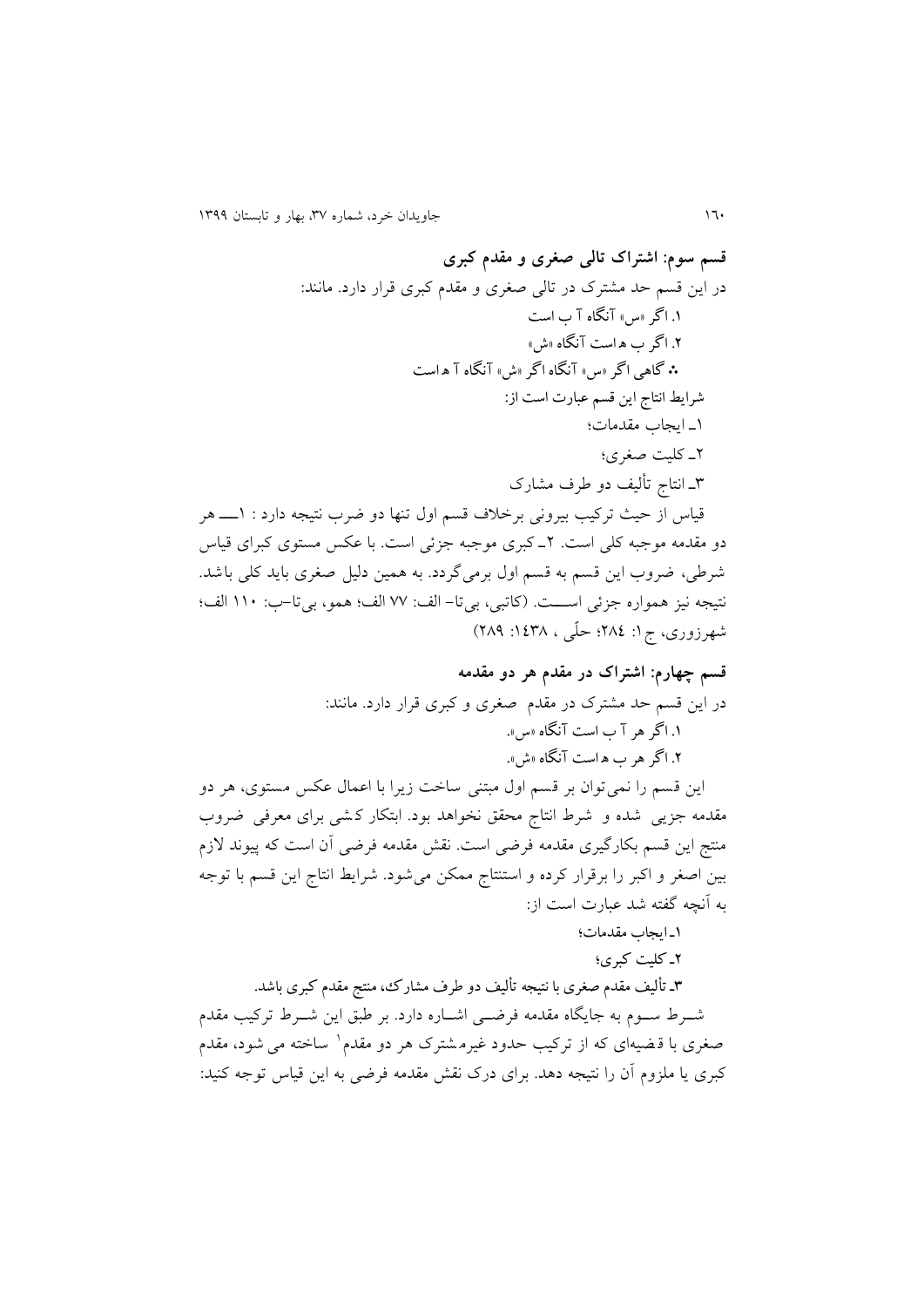قیاس شرطی اقترانی مشترک در جزء غیرتام از نگاه کشی، ابهری و خواجه نصیر 010

.1 اگر »س« آنگاه برخی آ ب است

.0 اگر برخی ب ه نیست آنگاه »ش«

در اين ا ستدالل نمی توان نتیجه گرفت که »س« م ستلزم »ش« ا ست مگر آنکه تالی صغری مستلزم مقدم کبری باشد و اين هنگامی میسر می شود که به همراه تالی صغری، قـضیه «هیچ آ ه نیـست» نیز صادق با شد. زیرا تألیف این قـضیه با تالی صغری قیا سی می سازد که نتیجه آن مقدم کبری ا ست. بنابر اين ق ضیه »هیچ آ ه نی ست « که از ترکیب حدود غیرمشترک هر دو مقدم ساخته شده و همان مقدمه فرضی است، موجب می شود نسبت لزوم از »ش« به »س« تسری يابد. در شکل زير نقش مقدمه فرضی در پیوند بین دو مقدمه قیاس نشان داده شده است:



مقدمه فرضی قضیه ای است که حدود آن همان اجزاء غیر مشترک طرفهای مشارک يعني «اً» و «ه» مي باشـــد. از اين قضـــيه معمولاً منطق۱انان با نام «نســب ثمانیه»، «نتیجه تألیف» یا «نسبت اکبر به ا صغر» یاد میکنند زیرا اگر تألیف طرف های مشارک را (چه منتج باشــــد و چه غیرمنتج) در نظر بگیریم «آ» اصــــغر و «ه» اکبر آن تألیف محســــوب می شود که بايد در نتیجه تألیف قرار گیرند. برای ن سبت »آ« و »ه« به لحاظ مو ضوع يا محمول بودن هر يک و کم و کيف نسـبت، هشـت حالت متصـور اسـت که در اقسـام مختلف قیاس با توجه به شـــرايط انتاج از يکی از اين نســــبتهای هشـــتگانه با عنوان «نتیجه تألیف» استفاده می شود. (کشی، بیتا: ۹۵ الف – ۹۵ ب؛ کاتبی، بیتا – الف: ۷۷ الف – ٧٧ ب؛ شـــهرزوری، ١٣٨٣، ج ١: ٢٨٥؛ حلَّى، ١٣٧٩: 1٤٥: حلَّى ، ١٤٣٨:  $(YAY-YAY)$ 

بطور کلی بايد گفت مقدمه دوم قیاس حملی يعنی همان که منطق دانان آن را »نتیجه تألیف» یا «نسـبت اکبر به اصـغر» میiامند، باید به گونهای فرض شـود که ترکیب آن با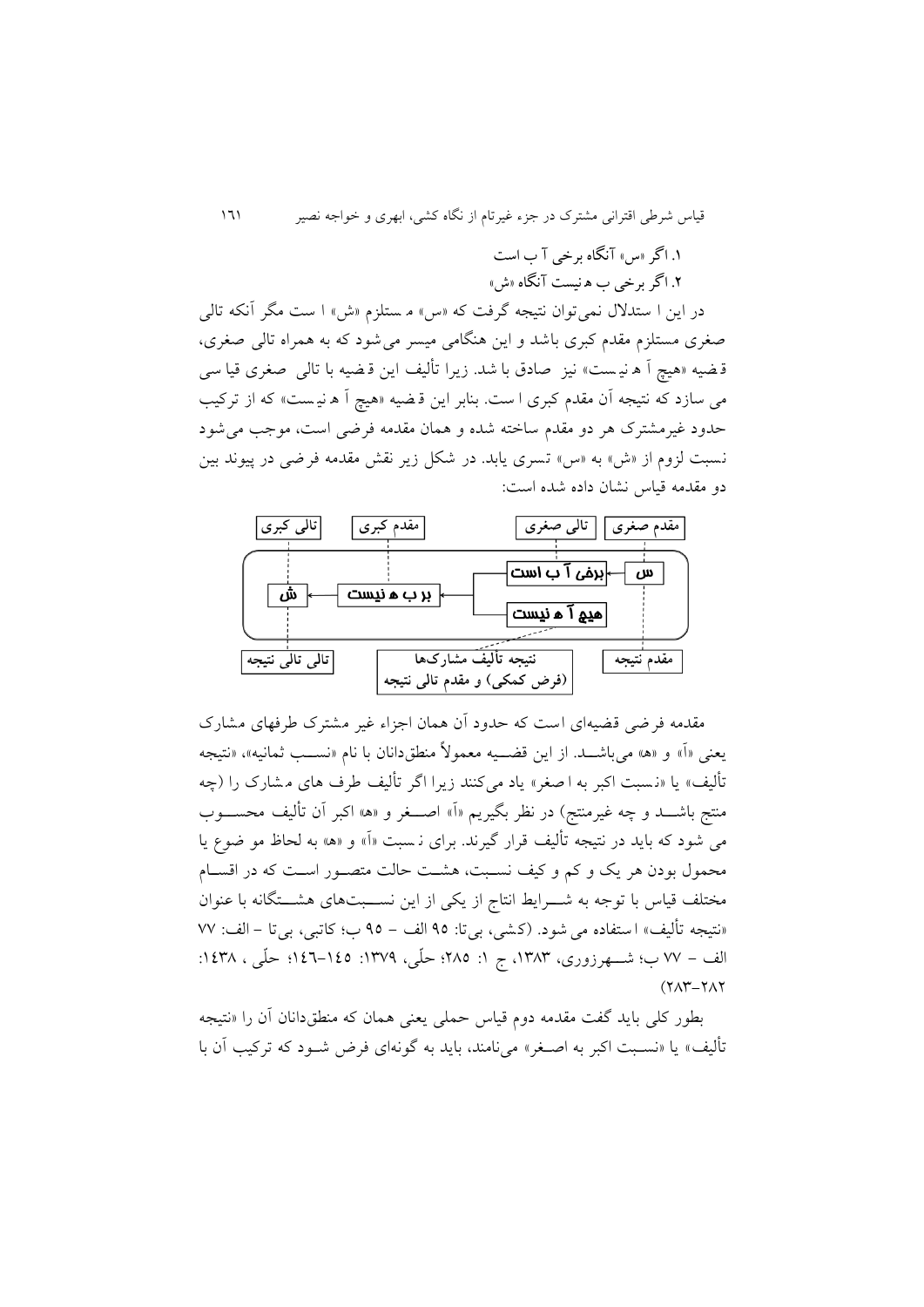طرف م شارک يکی از مقدمات، با وا سطه و يا بی وا سطه طرف م شارک مقدمه ديگر را نتیجه دهد.

 ً اين روش بطور طبیعی در موردی جاری است که اوال طرف مشارک در يق مقدمه، ً تالی و در مقدمه ديگر مقدم واقع شده باشد و ثانیا طرف مشارک که در تالی واقع است به همراه مقدمه فر ضی م ستلزم طرف م شارکی با شد که در مقدم قرار دارد. ق سم دوم و سوم از اين ويژگی برخوردارند. ق سم اول و چهارم با عکس يکی از مقدمات به آن دو قسم برمی گردند. اما کشی روش خود را تنها در قسم چهارم جاری می سازد. برای شناخت بهتر چگونگی دستیابی به نتیجه، به توضیح ضروب اشکال چهارگانه

قسم چهارم میپردازيم.

#### **ضروب شکل اول**

تعداد ضروب منتج در حالتی که ترکیب طرفهای م شارک شکل اول را ب سازند بر اساس روش کشی چهار ضرب است. ترکیب مقدم صغری و نتیجه تألیف )يعنی همان مقدمه فرضی) برای بدست آوردن مقدم کبری، از نوع شکل سوم است. برای مثال اگر دو جزء مشارک صغری و کبری از اين قرار باشد:

### ]0[ هر آ ب است )مقدم صغری(

]1[ برخی ب ه است )مقدم کبری(

نتیجه فرضی تألیف این دو که شکل اول را تشکیل میدهند (هرچند قیاس غیرمنتج است)، عبارت است از:

]8[ برخی آ ه است

 ً طبعا قیاس متشکل از قضیه ]0[ يعنی مقدم صغری با قضیه ]8[ که »نتیجه تألیف« نام دارد، شکل سوم را میسازد و نتیجه آن قضیه ]1[ يعنی مقدم کبری است. بنابر اين مقدم صهغری که صهغرای قیاس است بايد موجبه (اعم از کلی و جزئی) و مقدم کبری که نتیجه قیاس اســت بايد جزئی (اعم از موجبه و ســالبه) باشــد. و اما نتیجه تألیف که در نتیجه قیاس قرار گرفته ا ست، بايد شرايط ت شکیل قیاس را با مقدم صغری دا شته با شد (شهرزوری، ۱۳۸۳، ج ۱: ۲۸۵–۲۸٦؛ حلّی، ۱۳۷۹: ۱٤۷–۱٤۷) چهار ضرب منتج شکل اول در جدول زير آمده است:

| ۱. اگر برخی آ ب است، «س» | ۱. اگر هر آ ب است، «س»    |
|--------------------------|---------------------------|
| ۲. اگر برخی ب ه است، «ش» | ]۲. اگر برخی ب ه است، «ش» |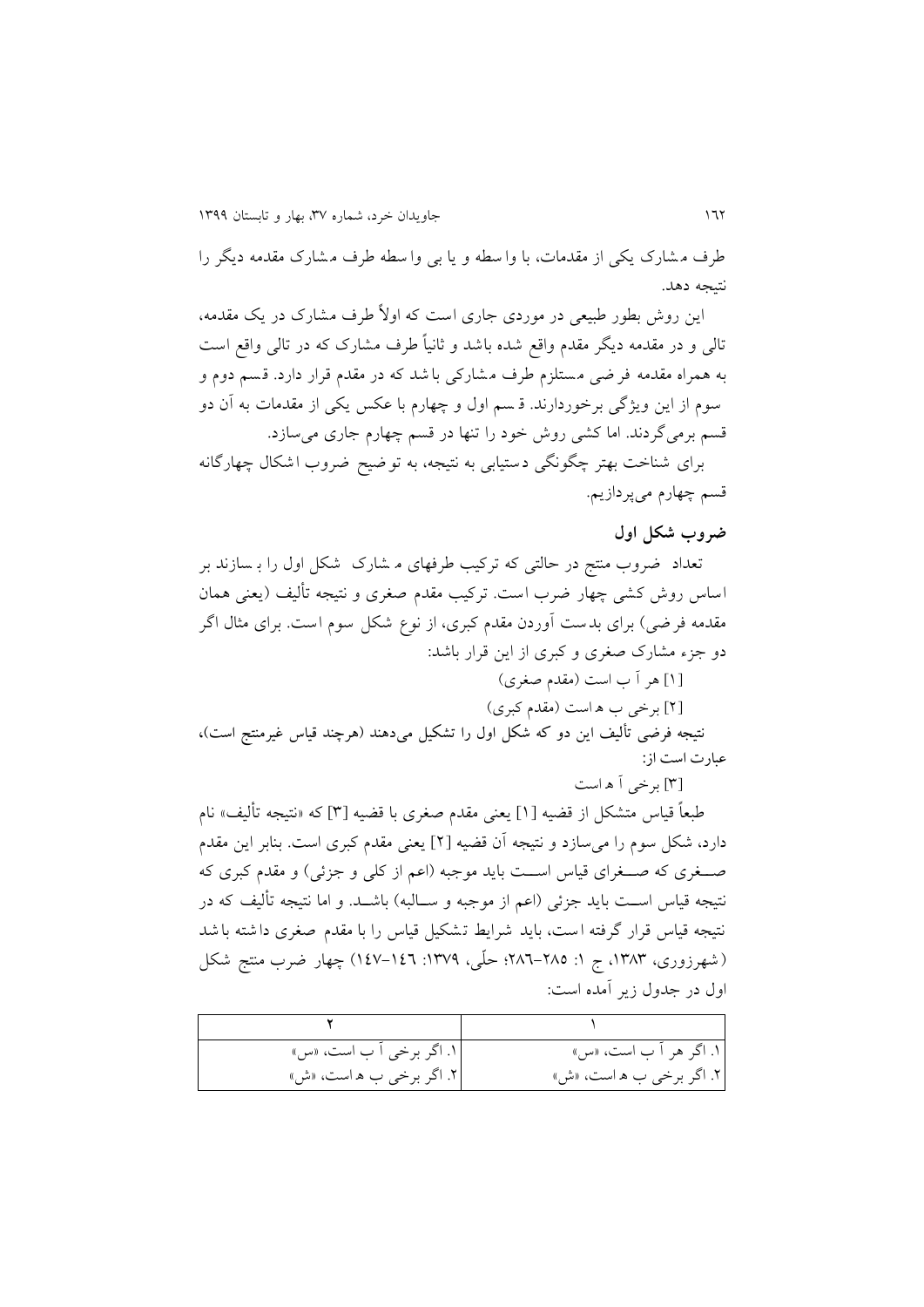|                                          | ۰۰ گاهیاگر «س»، اگر برخی آ ه است، «ش»   ۰۰ گاهی اگر «س»، اگر هر آ ه است، «ش»     |
|------------------------------------------|----------------------------------------------------------------------------------|
| the contract of the contract of the con- |                                                                                  |
| ۱. اگر برخی آ ب است، «س»                 | ۱. اگر هر آ ب است، «س»                                                           |
| ٢. اگر برخي ب ه نيست، «ش»                | ۲. اگر برخی ب ه نیست، «ش»                                                        |
|                                          | ·· گاهي اگر «س»،اگر برخي اَ ه نيست،«ش»   ·· گاهي اگر «س»، اگر هيچ اَ ه نيست، «ش» |

کشی در حدائق الحقايق ضروب منتج را به شش ضرب افزايش می دهد. دو ضرب ديگر همان ضـــرب اول و ســـوم|ند با اين تفاوت که مقدم تالی نتیجه، کلی|ند. (کشـــی، بیتا: ۹۵ الف)

**ضروب شکل دوم**

تعداد ضـروب منتج در حالتی که ترکیب طرفهای مشـارک شـکل دوم را بســازند چهار ضرب است. زیرا ترکیب مقدم صغری و نتیجه تألیف (یعنی همان مقدمه فرضی) برای بدسهت آوردن مقدم کبری، از نوع شهکل سهوم اسهت. برای مثال اگر دو جزء مشهارک صغری و کبری از اين قرار باشد: ]0[ هر آ ب است )مقدم صغری(

]1[ برخی ه ب است )مقدم کبری(

نتیجه تألیف این دو که شکل دوم را تشکیل میدهند (هرچند قیاس غیرمنتج است)، عبارت است از:

]8[ هر آ ه است

طبعاً قیاس متشـکل از قضــیه [۳] با قضــیه [۱] یعنی مقدم صــغری شــکل ســوم را میسازد که بايد قضیه ]1[ يعنی مقدم کبری را نتیجه دهد. بنابر اين مقدم کبری که نتیجه شکل سـوم قیاس اسـت بايد جزئی باشـد. مقدم صـغری نيز از حيث کيف مانند مقدم کبری اسـت. و همچنین اگر مقدم کبری موجبه جزئی باشـد لازم اسـت مقدم صــغری موجبه (اعم از کلی و جزئی) باشد. و نتيجه تأليف دو طرف مشارک همواره بايد موجبه باشد زيرا صغرای شکل سوم قرا ر میگیرد. اگر مقدم صغرم جزئی باشد نتیجه تألیف کلی اسـت و اگر کلی باشـد نتیجه تألیف میتواند کلی و یا جزئی باشـد. (شـهرزوری، ۱۳۸۳، ج ۱: ۲۸۲–۲۸۷؛ حلّی، ۱۳۷۹: ۱٤۷) چهار ضرب منتج شکل دوم عبارتند از:

| ۱. اگر برخی آ ب نیست، «س» | ۱. اگر هيچ آ ب نيست، «س»  |
|---------------------------|---------------------------|
| ۲. اگر برخي ه ب نيست، «ش» | ۲. اگر برخی ه ب نیست، «ش» |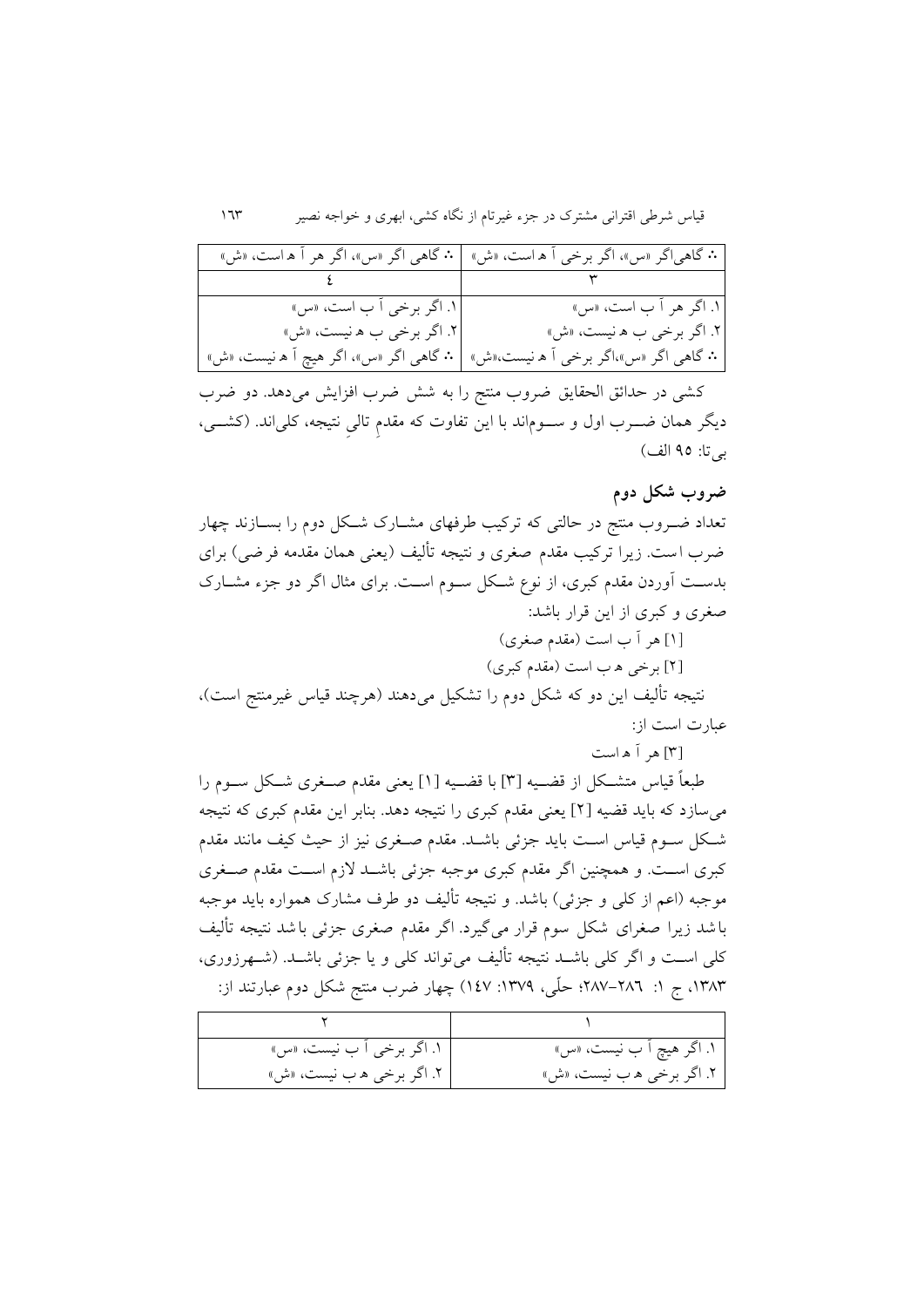| <b>۰</b> ۰ گاهي اگر «س»، اگر هر آ ه است، «ش» | <b>۰</b> ۰ گاهی اگر «س»، اگر برخی ۱ ه است، «ش» |
|----------------------------------------------|------------------------------------------------|
|                                              |                                                |
| ۱. اگر برخی أ ب است، «س»                     | ۱. اگر هر آ ب است، «س»                         |
| ۲. اگر برخي ه ب است، «ش»                     | ۲. اگر برخي ه ب است، «ش»                       |
| <b>:.</b> گاهي اگر «س»، اگر هر آ ه است،      | ۰۰ گاهی اگر «س»، اگر برخی آ ه است،             |
| «شر »                                        | «ش »                                           |

کشی برای شکل دوم نیز دو ضرب ديگر کر می کند که همان ضرب 0 و 8 است با این تفاوت که مقدم تالی نتیجه کلیاند. (کشی، بیتا: ۹۵ الف)

### **ضروب شکل سوم**

تعداد ضروب منتج در حالتی که ترکیب طرفهای مشارک شکل سوم را می سازند شش ضرب است. تألیف قیاس مشتمل بر مقدم صغرم با نتیجه تألیف به صورت ش کل اول است، برای مثال اگر دو جزء مشارک صغری و کبری از اين قرار باشد: ]0[ هر ب آ است )مقدم صغری( ]1[ هر ب ه است )مقدم کبری( نتیجه فرضی تألیف اين دو که شکل سوم را تشکیل می دهند، عبارت است از: ]8[ هر آ ه است

 ً طبعا قیاس متشکل از قضیه ] 0[ يعنی مقدم صغری با قضیه ] 8[ شکل اول می سازد که بايد قضـيه [۲] يعنی مقدم کبری را نتيجه دهد. بنابر اين لازم اسـت مقدم صــغری، موجبه (کلی و يا جزئی) باشـــد و نتيجه تألیف از حیث کم کلی و از حیث کیف موافق مقدم کبری با شد. مقدم صغری اگر موجبه کلی با شد مقدم کبری يکی از مح صورات اربعه اســت و اگر مقدم صــغری موجبه جزئی باشــد مقدم کبری يا موجبه جزئی و يا سه البه جزئی است. (شهرزوری، ۱۳۸۳، ج ۱: ۲۸۷–۲۸۸؛ حلّی، ۱۳۷۹: ۱٤۷–۱٤۸) ضروب منتج شکل سوم عبارتند از:

| ۱. اگر هر ب آ است، «س»                     | ۱. اگر هر ب آ است، «س»              |
|--------------------------------------------|-------------------------------------|
| ۲. اگر هيچ ب ه  نيست، «ش»                  | ۲. اگر هر ب ه است، «ش»              |
| <b>۰</b> ۰ گاهي اگر «س»، اگر هيچ آ ه نيست، | ۰۰ گاهي اگر«س»، اگر هر آ ه است، «ش» |
| ((مثل ))                                   |                                     |
|                                            |                                     |
| ۱. اگر برخی ب آ است، «س»                   | ۱. اگر برخی ب آ است، «س»            |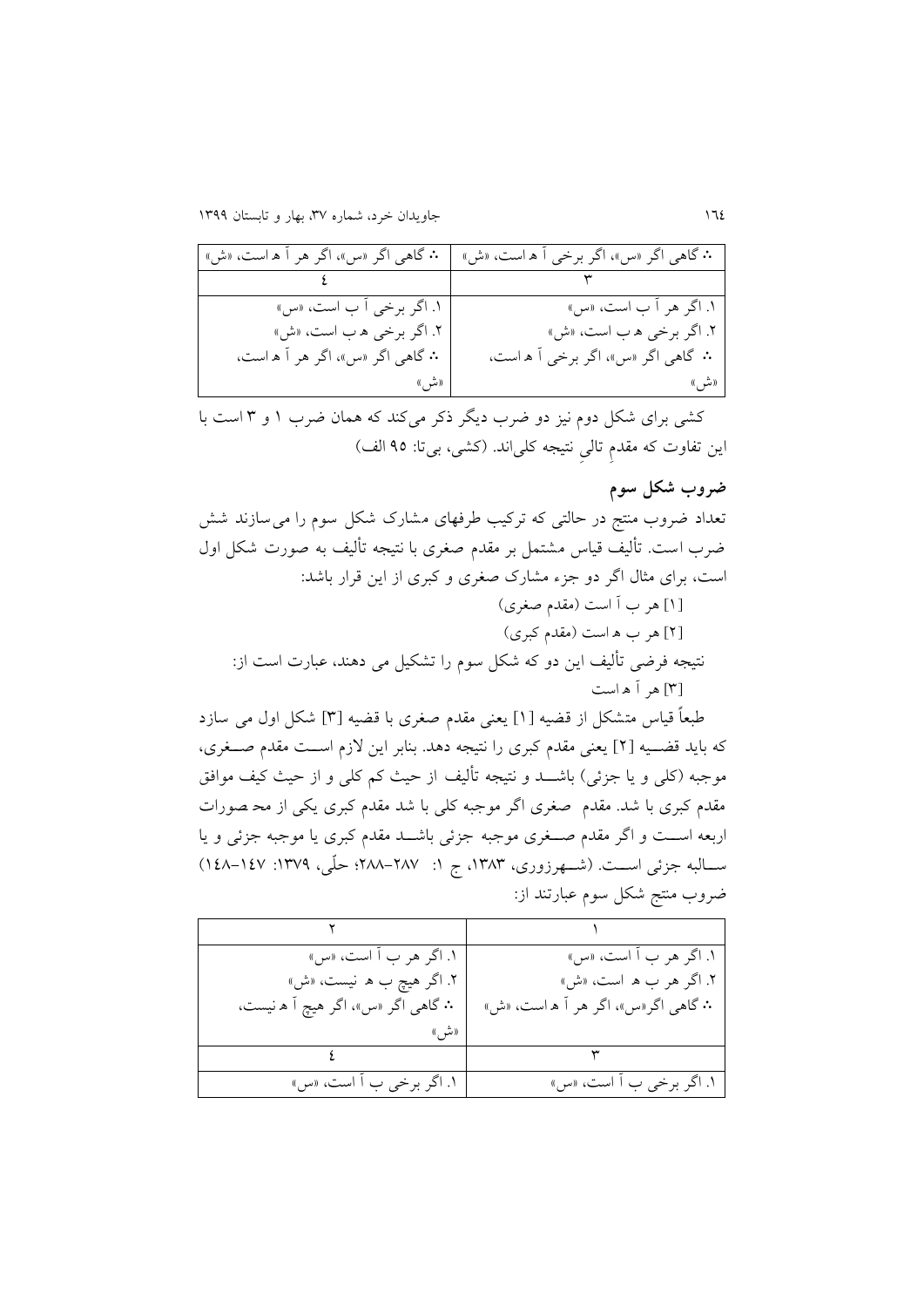| ۲. اگر برخی ب ه نیست، «ش»<br><b>۰</b> ۰ گاهی اگر «س»، اگر هیچ آ ه نیست، «ک | ۲. اگر برخی ب ه است، «ش»<br><b>۰۰</b> گاهي اگر «س»، اگر هر آ ه است، «ش» |
|----------------------------------------------------------------------------|-------------------------------------------------------------------------|
|                                                                            |                                                                         |
| ۱. اگر هر ب أ است، «س»                                                     | ۱. اگر هر ب آ است، «س»                                                  |
| ۲. اگر برخی ب ه نیست، «ش»                                                  | ۲. اگر برخی ب ه است، «ش»                                                |
| <b>۰</b> ۰ گاهي اگر «س»، اگر هيچ آ ه نيست،                                 | ۰۰ گاهي اگر «س»، اگر هر آ ه است، «ش»                                    |
| ((متىس))                                                                   |                                                                         |

کشی ضرب پنج و ضرب شش را نیاورده است. (کشی، بیتا: ۹۵ ب) شاید بتوان اينگونه توجیه کرد که اين دو ضرب با تکیه بر ضرب سه و چهار قابل اثباتاند.

### **ضروب شکل چهارم**

تعداد ضروب منتج در حالتی که ترکیب طرفهای مشارک شکل چهارم را بسازند شش ضرب است. مقدم کبرم موجبه کلی نیست. پس اگر سالبه کلی باشد، مقدم صغرم يا موجبه کلی و يا سالبه کلی است که دو ضرب را پديد می آورند و اگر مقدم کبرم سالب ه جزئی با شد مقدم صغری موجبه کلی و يا سالبه کلی ا ست و اين نيز دو ضرب ديگر پديد میآورد و اگر مقدم کبری موجبه جزئی باشـــد، مقدم صـــغری يا موجبه کلی و يا موجبه جزئی اسـت و اين نيز دو ضـرب ديگر را میسـازد. (شـهرزوری، ١٣٨٣، ج ١: 135 و ٢٨٨-١٤٨٩؛ حلّى، ١٣٧٩: ١٤٧-١٥١)

| ۱. اگر برخی ب آ است، «س»                      | ۱. اگر هر ب آ است، «س»                       |
|-----------------------------------------------|----------------------------------------------|
| ۲. اگر برخی  ه ب است، «ش»                     | ۲. اگر برخی  ه ب است، «ش»                    |
| <b>۰</b> ۰ گاهي اگر «س»، اگر هر آ ه است، «ش»  | <b>۰</b> ۰ گاهي اگر «س»، اگر هر آ ه است، «ش» |
|                                               |                                              |
| ۱. اگر هيچ ب آ نيست، «س»                      | ۱. اگر هيچ ب آ نيست، «س»                     |
| ۲. اگر برخی  ه ب نیست، «ش»                    | ۲. اگر هيچ  ه ب نيست، «ش»                    |
| ۰ <b>۰</b> گاهي اگر «س» اگر برخي ه اّ است،«ش» | <b>:.</b> گاهي اگر «س»، اگر هر ه آ است، «ش»  |
|                                               |                                              |
| ۱. اگر هر ب آ است، «س»                        | ۱. اگر هر ب آ است،  «س»                      |
| ۲. اگر برخی  ه ب نیست، «ش»                    | ۲. اگر هيچ  ه ب نيست، «ش»                    |
| <b>۰</b> ۰ گاهي اگر «س»، اگر برخي ه آ         | <b>۰</b> ۰ گاهي اگر «س»، اگر هيچ ه اّ نيست،  |
| انيست،«ش»                                     | «شر »                                        |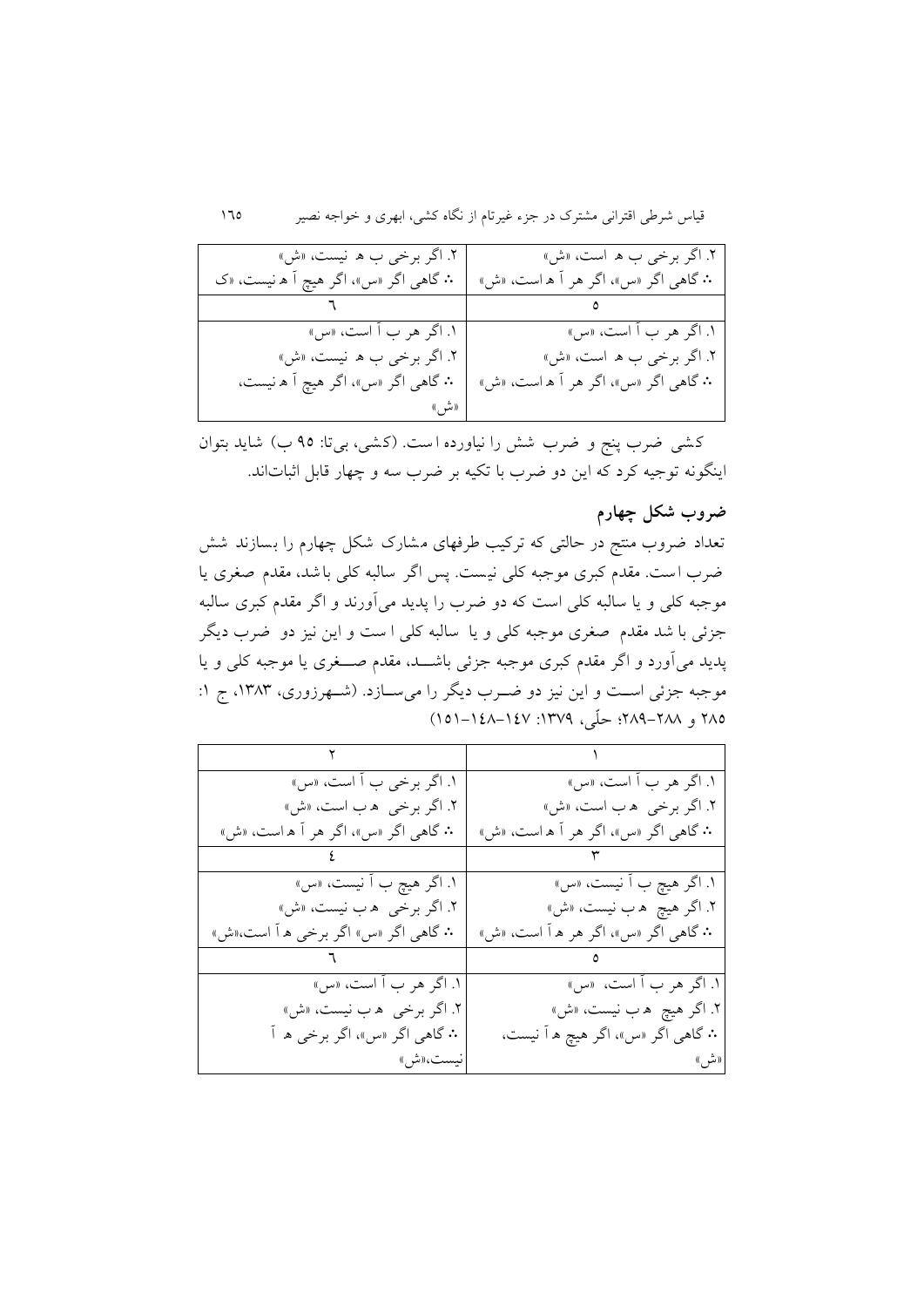در دو ضرب نخست مقدم صغری با نتیجه تألیف شکل اول را پديد می آورد. مقدم کبری عکس نتیجه قیاس اســت. اما چهار ضـــرب بعدی مقدم صـــغری با نتیجه تألیف شکل دوم را پديد میآورد

کشی در نتیجه ضرب چهارم سور مقدم تالی کلی کر شده است. اما به ضربهای 0 و ۳ و ٦ اشاره نمیکند. (کشی، بیتا: ٩٥ ب)

ترکیب مقدم صغری با نتیجه تألیف در برخی ضروب مقدم کبری و در برخی ديگر لازم مقدم کبری را نتیجه می دهد.

### **تقریر اثیر الدین ابهری**

ابهری در آثار خود آراء متعددی ارايه کرده اســـت. وی در تحرير اول منتهی الافکار با پذيرش انتاج قیاس عالوه بر ضروب تقرير کشی، ضروب ديگری را می افزايد. )ابهری، :0815 010-051( اما در تحرير دوم منتهیاالفکار، ک شف الحقائق و خال صة االفکار از اين نظر برگشته و انتاج قياس را منتفى دانسته است. (ابهرى، ١٣٩٥: ٢٥٥؛ همو، ١٩٩٨: 053-051( و باالخره در خال صة االفکار و ک شف الدقائق انتاج قیاس را با نتائج منف صله می پذيرد (ابهری، ١٣٩٦: ٣٣٣-٣٣٥ و همو، ١٩٩٨: ١٥٧-١٦٢)

# **تکمیل روش کشی با افزودن ضروب منتج**

ابهری پس از کر اق سام چهارگانه در تحرير اول منتهی االفکار، انتاج قیاس را م شروط به ايجاب هر دو مقدمه و کلیت الاقل يکی از مقدمات میکند. وی ضهههروب منتج هر ق سم را در ضمن ا شکال چهارگانه که از چگونگی قرار گرفتن حد و سط در مقدمات پديد آمدهاند، بررسهی میکند. ابهری در اقسهام دوم، سهوم و چهارم دو دسهته ضهروب معرفی میکند دسته اول همان ضروبی است که کشی و شارحان وی کر کردهاند ابهری شمارش ضروب را با اين دسته آغاز کرده و از آنها به عنوان ضروب متقدم ياد میکند و سپس ضروب مورد نظر خود را میافزايد.

### **قسم اول: اشتراک در تالی هر دو مقدمه**

از نظر ابهری تعداد ضروب منتج در هر چهار شکل اين قسم همانند قیاس حملی است با اين تفاوت که برای ضهههروبی که هر دو مقدمه آن کلیاند، نتیجه دومی نیز معرفی میکند که از جابجائی مقدم ها در نتیجه قیاس بدست میآيد. مانند: ۱. همواره اگر «س» آنگاه هر آ ب است)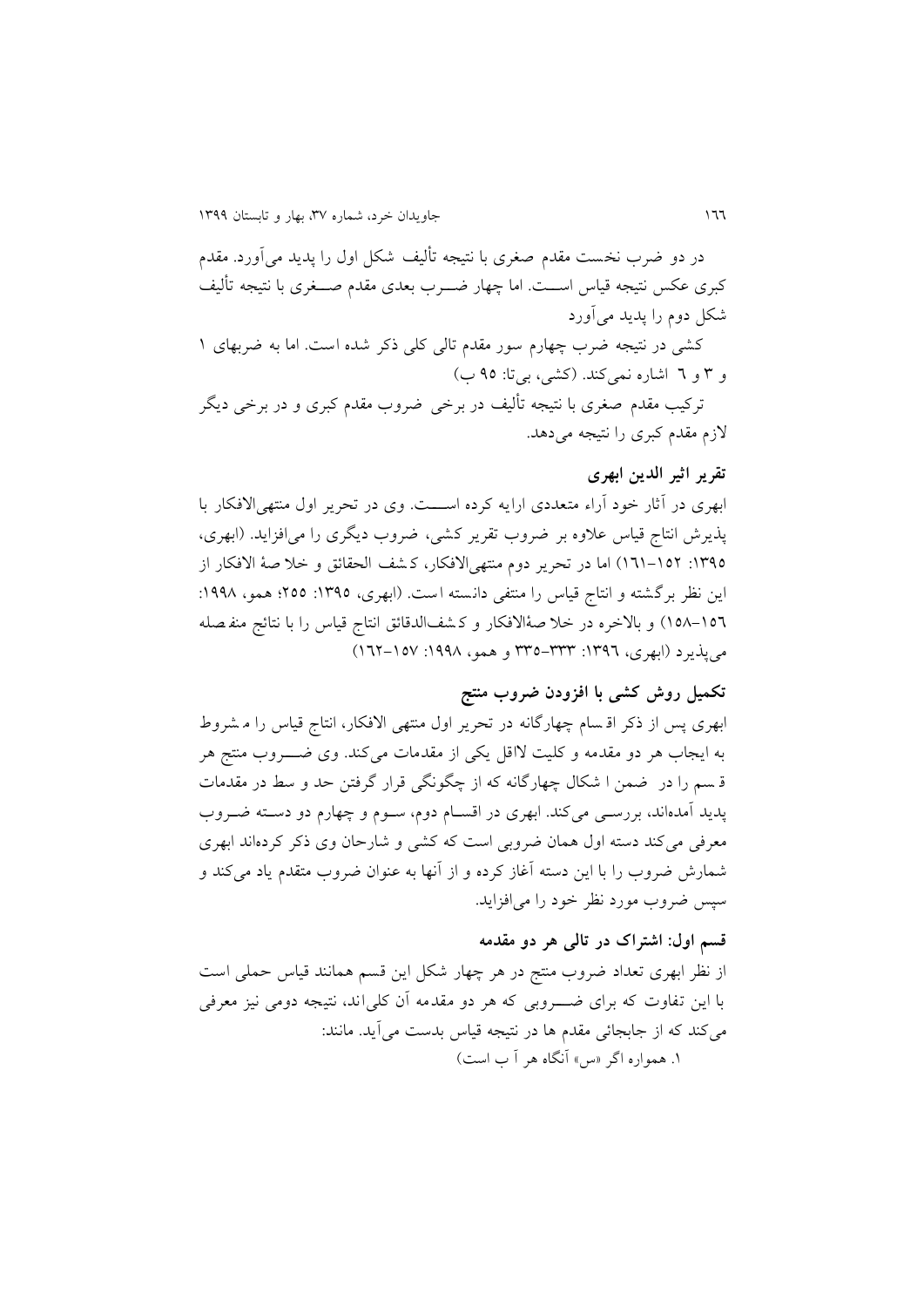.1 همواره اگر »ش« آنگاه هر ب ه است ∴ اگر »س« آنگاه اگر »ش« آنگاه هر آ ه است. ∴ اگر »ش« آنگاه اگر »س« آنگاه هر آ ه است.

اگر هر يک از مقدمات جزئی باشــد نتيجه جزئی اســت و مقدم آن نيز مقدم نتيجه قرار میگیرد.

**قسم دوم: اشتراک مقدم صغری و تالی کبری** ابهری ضــــروب اين قســـــم را در صـــــورت کلی بودن هر دو مقدمه به دو برابر افزايش میدهد ن صف ضروب همان ضروبی ا ست که ک شی کر کرده ا ست اين ضروب با عکس مستوی صغری به قسم اول باز می گردند و نصف ديگر ضروبی است که نتیجه در آنها با استفاده از مقدمه فرضی بدست آمده است. در اين ضروب تالی کبری با مقدم تالی نتیجه مستلزم مقدم صغری است. و اگر هر دو مقدمه قیاس کلی باشد، نتیجه دومی نیز دارد که از جابجائی مقدم ها در نتیجه قیاس بدســـت میآید. (ابهری، ١٣٩٥: ١٥٥). مانند:

> .0 اگر هیچ آ ب نیست آنگاه »س«. .1 اگر »ش« آنگاه هر ب ه است. ∴ اگر »ش« آنگاه اگر هیچ آ ه نیست آنگاه »س« ∴ اگر هیچ آ ه نیست آنگاه اگر »ش« آنگاه »س«

ابهری برای هر يک از ا شکال چهارگانه اين قسم به ترتيب ۸ ۸ ۱۲ و ۱۰ ضرب معرفی می کند که ن صف ضروب در هر شکل ضروب ابتکاری او ست. وی در پايان میگويد در اين ق سم اگر صغری جزئی با شد ضروب منتج، همان ضروب متقدم يعنی همان ضروب رائج است و چنانچه کبری جزئی باشد ضروب منتج، همان ضروب اخیر يعنی ضروب ابتکاری او است. (ابهری، ١٣٩٥: ١٥٣-١٥٦)

## **قسم سوم: اشتراک تالی صغری و مقدم کبری**

ابهری برای هر يک از اشكال اين قســم در صــورت کلی بودن مقدمات، ٨ ضـــرب می شمارد که به دو د سته تق سیم می شود: د سته اول همان ضروبی ا ست که با عکس م ستوی کبری به ق سم اول بازمی گردند و د سته دوم ضروبی ا ست که نتیجه در آنها با ا ستفاده از مقدمه فر ضی بد ست آمده ا ست. در اين ض روب تالی صغری با مقدم تالی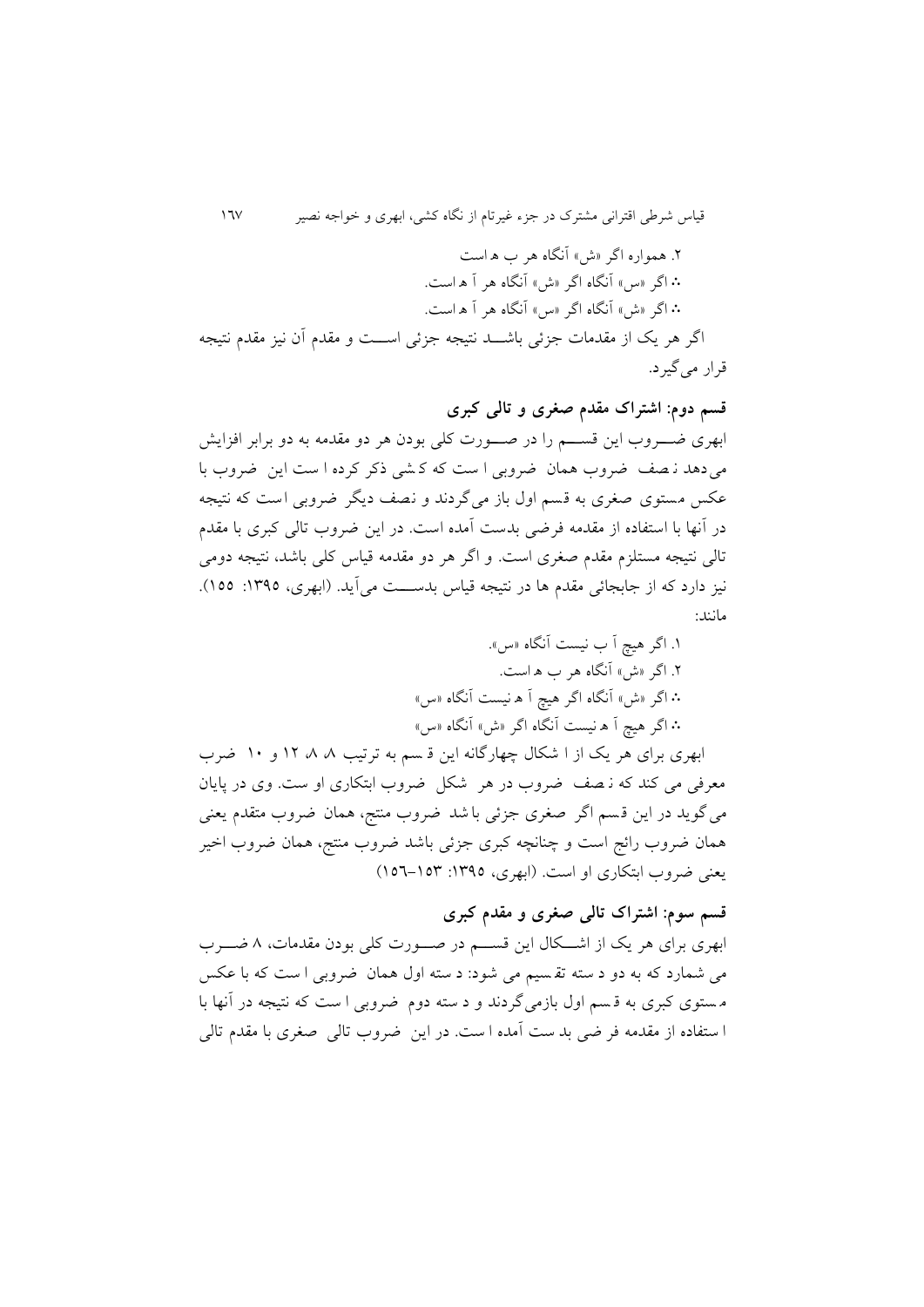نتیجه م ستلزم مقدم کبری ا ست. و اگر هر دو مقدمه قیاس کلی با شد، نتیجه دومی نیز دارد که از جابجائی مقدم ها در نتیجه قیاس بدست میآید. (ابهری، ١٣٩٥: ١٥٦) مانند: .0 اگر »س«، هر آ ب است. .1 اگر برخی ب ه است، »ش«. ∴ اگر »س«، اگر برخی آ ه است، »ش« ∴ اگر برخی آ ه است، اگر »س«، »ش« ابهری برای هر يک از اشکال چهارگانه اين قسم ۸ ضرب معرفی می کند که برخی از ضروب هر شکل، ابتکاری اوست. (ابهری، ١٣٩٥: ١٥٦–١٥٨)

#### **قسم چهارم: اشتراک در مقدم هر دو مقدمه**

ابهری ضـــــروب اين قســـــم را در صــــــورت کلی بودن هر دو مقدمه به دو برابر افزايش می دهد: نیمه نخست ضروب همان است که در تقریر کشی ذکر شد. در این ضروب تالی عکس صغری با مقدم تالی نتیجه م ستلزم مقدم کبری ا ست. و اما در ضروب ی که خود معرفی می کند تالی عکس کبری با مقدم تالی نتیجه مسهتلزم مقدم صهغری اسهت. )ابهری، 0815 : 053 ( مانند:

> .0 اگر هیچ آ ب نیست آنگاه »س« .1 اگر هر ب ه است آنگاه »ش« ∴ گاهی اگر »ش« آنگاه اگر هیچ آ ه نیست آنگاه »س«

ابهری برای هر يک از اشكال چهارگانه اين قسـم به ترتيب ۸ ۸ ۱۲ و ۱۰ ضـرب معرفی می کند که ن صف ضروب در هر شکل ضروب ابتکاری او ست. وی در پايان میگوید اگر صــغری جزئی باشــد ضــروب منتج همان ضــروبی اســت که کشــی و ديگرشارحان گفته اند و چنانچه کبری جزئی باشد ضروب منتج همان ضروبی است که وی ارائه کرده است) (ابهری، ۱۳۹۵: ۱۵۸–۱٦۱)

**استخراج نتیجه منفصله از قیاس در کشف الحقائق و خالصه االفکار** تقرير ديگر ابهري در خلاصــهٔ الافکار (ص ٣٣٣-٣٣٥) و کشــف الدقائق (ص ١٥٩-١٦٢) و تنزيل الافكار (در تعديل المعيار (ص ٢١٦)، استخراج نتايج منفصـله از قياس ا ست. بنابر اين تقرير، در ق سم اول، شرط انتاج قیاس شرطی، منتج بودن تألیف تالیها است و نتیجه نیز قـضیه منفـصله مانعهالخلو سه جزئی است که از نقیض مقدم صغری، نقیض مقدم کبری و نتیجه تألیف تالیها ترکیب شده است. مانند: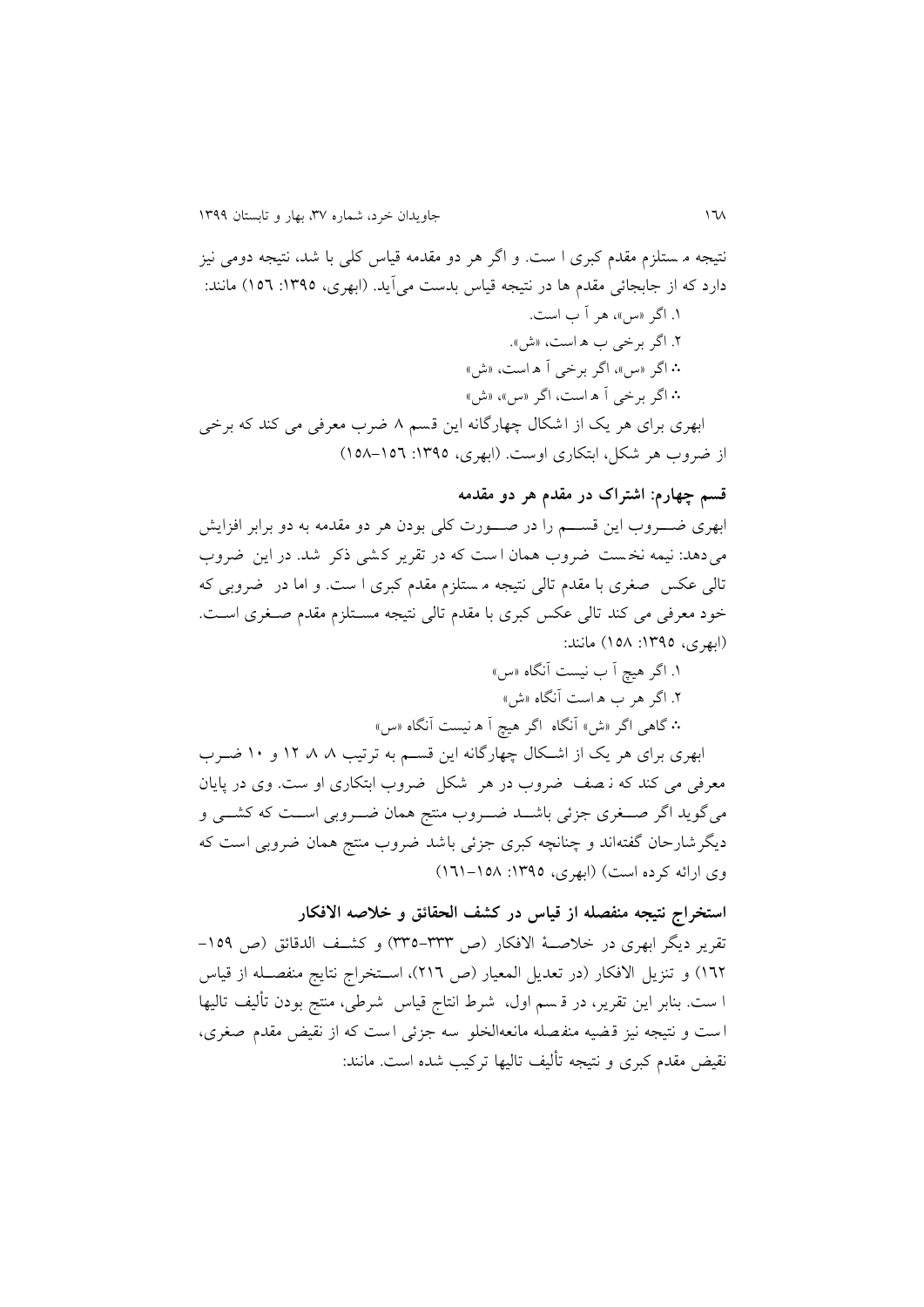قیاس شرطی اقترانی مشترک در جزء غیرتام از نگاه کشی، ابهری و خواجه نصیر 011

.0 اگر آ ب است آنگاه هر ج د است .1 اگر ه ز است آنگاه هر د ط است ∴ يا آ ب نیست يا ه ز نیست يا هر ج ط است. وی در مقام استدالل ابتدا هر دو قضیه را به منفصله مانعه الخلو برمیگرداند: .8 يا آ ب نیست يا هر ج د است تالزم 0 .1 يا ه ز نیست يا هر د ط است تالزم 1 سپس می گوید اگر هر یک از مقدم ها کاذب باشند نتیجه قیاس صادق است اما اگر هر دو صادق با شند طبعاً تالیها صادق خواهند بود. پس در اینصورت «هر ج ط ا ست» صادق است و دراين حالت نیز مطلوب حاصل می شود.

شرط انتاج قیاس شرطی، در قسم چهارم، منتج بودن تألیف نقیض مقدمها ودر قسم دوم، منتج بودن تألیف تالی صهغری و نقیض مقدم کبری و در قسهم سهوم، منتج بودن تألیف نقیض مقدم صغری و عین تالی کبری ا ست. بنابر اين نتیجه قیاس منف صله مانعه الخلوی اســت که در قســـم چهارم از دو تالی و نتیجه تألیف نقیض مقدمها و در قســـم دوم، از نقیض مقدم صغری و عین تالی کبری و نتیجه تألیف بین تالی صغری و نقیض مقدم کبری، و در قسم سوم از دو عین تالی صغری و نقیض مقدم کبری و نتیجه تألیف بین نقیض مقدم صغری و تالی کبری ترکیب شده است.

در آرای متأخرتر ابهری، دلائل اعتبار عکس مســـتوی قضـــایای شــــرطی و نیز انتاج قیاس شــرطی با نقدهای اســاســی مواجهاند. به نظر میرســد جايگزين ســاختن نتائج منفصله بجای متصله راهی برای رهايی از آن نقدها است.

#### **تقریر خواجه نصیر**

کشهی خواجه نصهیر همانند کشهی قسم اول قیاس را پایه بودن می داند اما برای ارجاع ساير اقسام عالوه بر عکس مستوی از عکس نقیض نیز بهره می گیرد از اينرو بر خالف کشی قسم چهارم را نیز به قسم اول برمیگرداند

توضیح خواجه در باره انتاج قسم اول آن است که در قیاس شرطی مرکب از حملی و شرطی، مانند:

> .0 هر آ ب است .1 اگر »ش« آنگاه هر ب ه است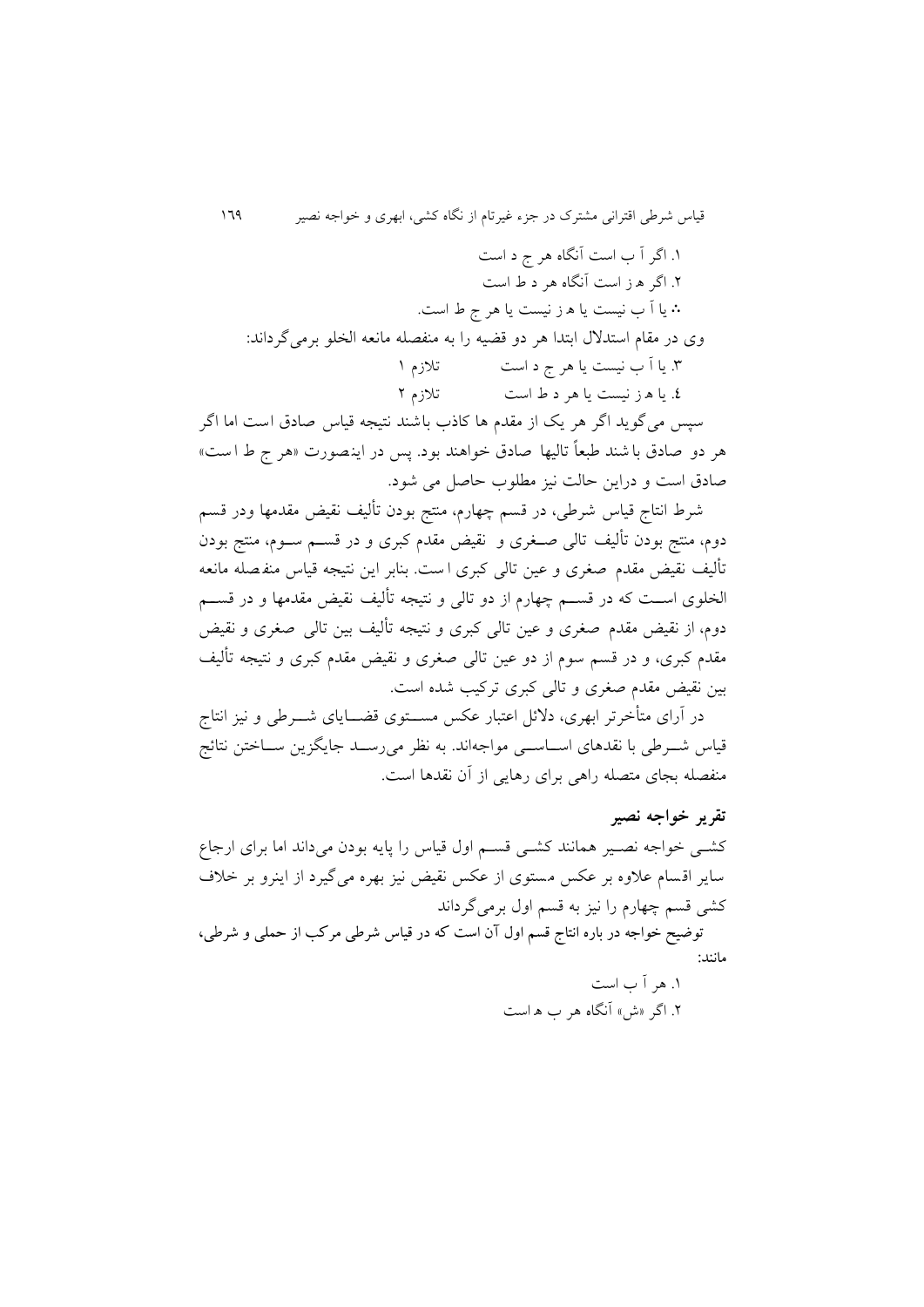نتیجه قیاس قضیه متصله ای است تالی آن تألیف حملی و تالی شرطی است. ص دق حملی مقید به قیدی نیست اما صدق تالی شرطی مقید به صدق مقدم است پس ترکیب حملی و تالی شرطی، مقید به تحقق مقدم قضیه شرطی میشود: اگر »ش« آنگاه هر آ ه است؛ حال اگر هر دو مقدمه قیاس، ق ضیه شرطی با شد صدق ترکیب »هر آ ب ا ست « و «هر ب ه است»، متوقف بر دو قید خواهد بود بر خلاف قیاس پیشین که صدق ترکیب آنها دارای يق قید بود. بنابر اين استنتاج از قیاس: .0 اگر »س« آنگاه هر آ ب است .1 اگر »ش« آنگاه هر ب ه است همانند قیاس قبلی است با اين تفاوت که صدق قضیه »هر آ ب است « در اين قیاس نیز مقید به وضع »س« است بنابر اين در ترکیب تالیها بايد اين قید نیز لحاظ شود: اگر »س« آنگاه اگر »ش« آنگاه هر آ ه است اين نتيجه همان نتيجه قياس مرکب از حملي و شـــرطی اســـت با اين تفاوت که قيد جديدی به آن ا ضافه شده ا ست. (طو سی، ١٣٨٠: ٣١٤-٣١٥) اين تو ضيح خواجه را می توان بسط سخن ابن سینا در المختصر الاوسط دانست که صراحتاً حکم دو متصله با جزء غیر تام را همان حکم متصله و حملیه دانسته است. خواجه در تجريد تصـــريح میکند که برای ارجاع به قســـم اول از عکس نقیض نیز میتوان استفاده کرد. زيرا صورت قیاس شرطی قسم اول ه بدون توجه به اجزاء درونی ه از اين قرار است: .0 اگر »س« آنگاه »م0« .1 اگر »ش« آنگاه »م1« ∴ اگر »س« آنگاه اگر »ش« آنگاه »م« شههرط انتاج اين قسههم ايجاب مقدمات، کلیت يکی از آن دو و منتج بودن تألیف دو طرف مشارک يعنی »م0« و »م1« است. در قسم دوم، سوم و چهارم که يکی از طرفهای م شارک قیاس و يا هر دو مقدم واقع اند بايد با جابجايی مقدم و تالی، طرف م شارک را تالی قرار داد. دو قاعده منطقی برای جابجایی وجود دارد: عکس مســـتوی و عکس نقیض. در قاعده اول عین مقدم و در عکس نقیض، نقیض مقدم به تالی منتقل میشود. در قســـم دوم وســـوم قیاس بايد تألیف طرف مشـــارک مقدم و يا نقیض آن با طرف مشارک تالی منتج باشد تا با عکس مستوی و يا عکس نقیض مقدمهای که طرف مشارک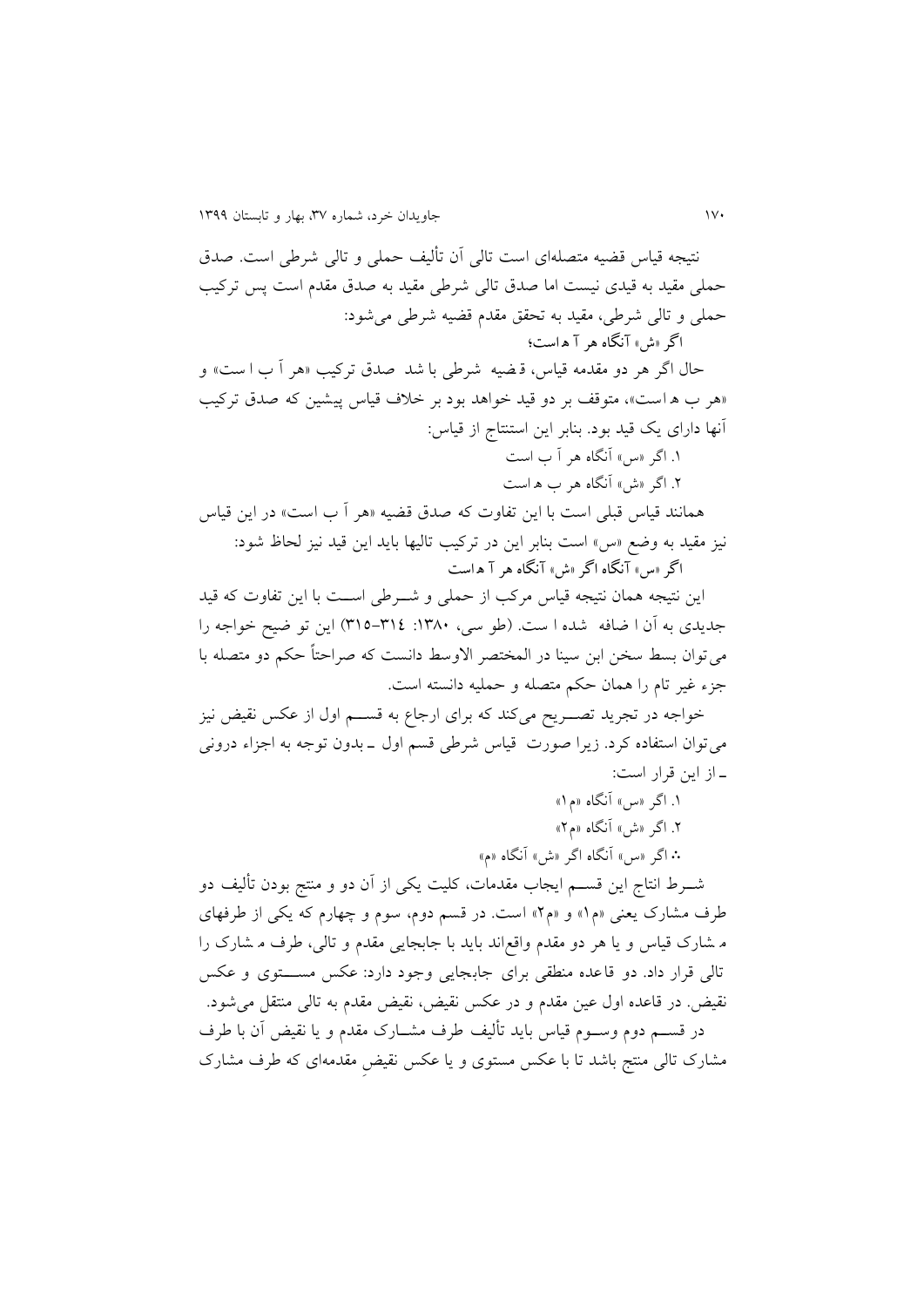قیاس شرطی اقترانی مشترک در جزء غیرتام از نگاه کشی، ابهری و خواجه نصیر 030 مقدم اســت قیاس را به قســـم اول برگرداند. و در قســـم چهارم با عکس نقیض هر دو مقدمه، قیاس به قسم اول بازمیگردد

طوسمی شـرط انتاج قسـم چهارم را تنها اين دانسـته اسـت که نقیضهای دو طرف مشهارک منتج باشهند تا بتوان از طريق عکس نقیض قیاس را به قسهم اول برگرداند. اما اگر معیار درستی قیاس ارجاع به قسم اول است، در برخی حاالت با عکس مستوی يق مقدمه و عکس نقیض مقدمه ديگر اين امر محقق میشـود. بنابر اين بهتر اســت شـــرط انتاج قیاسهای قسم دوم، سوم و چهارم اينگونه بیان شود:

.0 مقدمهها موجبه باشند

- .1 تألیف طرف مشارک يکی از مقدمات يا نقیض آن با طرف مشارک مقدمه ديگر و يا نقیض آن منتج باشند.
- .8 مقدمهای که نقیض طرف مشارک آن با طرف مشارک ديگر و يا نقیض آن منتج است، کلی باشد زيرا اگر جزئی باشد عکس نقیض نمیشود.

خواجه نصیر در باره قیاس قسم اول که تألیف دو طرف مشارک آن منتج نیست اما نقیض يک طرف با عین و يا نقیض طرف ديگر منتج است سخنی نگفته است. (طوسی،  $(2Y_i)\$ 

**استدالل بر انتاج ضروب**  اعتبار قیاس شرطی متصله مرکب از مقدمات مشترک در جزء غیرتام متوقف است بر: ه قیاس حملی ه قیاس شرطی متصله مرکب از مقدمات مشترک در جزء تام. ه قواعد عکس مستوی، عکس نقیض و مالزمات قضايای شرطی )کشی، بیتا: 15 الف – 13 الف؛ ابهری، :0815 ؛ کاتبی، بیتا-الف: 33 الف – 33 ب؛ شهرزوری، ،0838 ج :0 131-131؛ حل ی، :0831 050-011؛ حل ی، :0183 138(. برخی از مالزمات شرطی که منطقدانان بدان استناد کرده اند. ازاین قرارند: 0 ه هرگاه قضیه متصله موجبه با تالی کلی صادق باشد با تالی جزئی نیز صادق است. زيرا جزئی الزم کلی است و الزم الزم چیزی، الزم آن چیز است: .0 اگر »ق« آنگاه هر آ ب است ∴ اگر »ق« آنگاه برخی آ ب است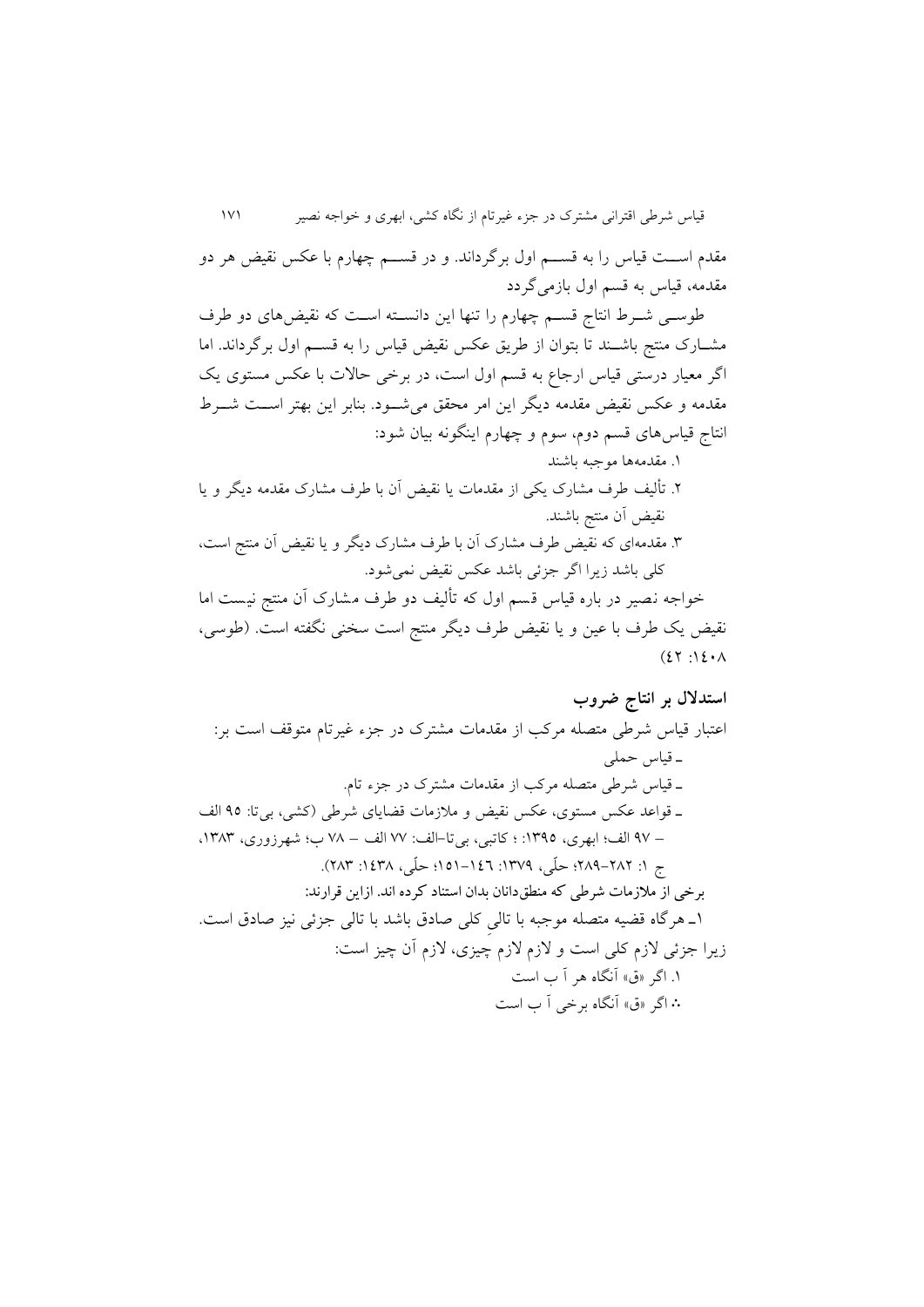۲ ـ هرگاه قضیه متصله کلی موجبه (اعم از کلی و جزئی) با مقدم جزئی صادق باشد با مقدم کلی نیز صـادق خواهد بود. زیرا کلی ملزوم جزئی اســت و در قضــیه موجبه، جزئی نیز ملزوم تالی است، پس کلی ملزوم تالی است. مانند: .0 اگر برخی آ ب است آنگاه »ق« ∴ اگر هر آ ب است آنگاه »ق« .8 هر گاه ق ضیه مت صله جزئی با مقدم کلی صادق با شد با مقدم جزئی نیز صادق خواهد بود. .0 گاهی اگر هر آ ب است آنگاه »ق« ∴ گاهی اگر برخی آ ب است آنگاه »ق« در قضـــایای موجبهٔ اگر خاصّ به نحو جزئی مســـتلزم چیزی باشـــد عام نیز به نحو جزئی مستلزم آن است. زيرا اگر عام مستلزم چیزی نباشد خاص نیز مستلزم آن نیست. ٤. هر متصـــلهای که مقدم آن از ترکیب عطفی دو جزء تشــکیل شـــده باشـــد معادل مت صله ای ا ست که مقدم آن يکی از اجزاء مقدم و تالی آن شرطی مت صله ای ا ست که مقدم آن جزء ديگر مقدم و تالی آن تالی آن متصله است ∴اگر »ق« و »ک« آنگاه »ل« ∴اگر »ق« آنگاه اگر »ک« آنگاه »ل« مروزه این ملازمه **قاعده صدور** <sup>1</sup> شناخته میشود ۵. هر گاه تالی شرطی متصلهای، شرطی متصله باشد با جابجا کردن مقدمها، متلازم آن بدست میآيد: ∴ اگر »ق« آنگاه اگر »ک« آنگاه »ل« ∴ اگر »ک« آنگاه اگر »ق« آنگاه »ل« 8 اين دو قضیه متالزمند و امروزه با نام **قاعده جایگشت** شناخته میشود .1 بطورکلی اگر بپذيريم که: اگر «ق» آنگاھ «ک» بر طبق قواعد لزوم میتوان گفت: اگر «ق» آنگاه «لازم ک» (لوازم «ک» لوازم «ق» است.) اگر « ملزوم ق» آنگاه «ک» (ملزومات «ق» ملزومات «ک» است.) اگر « ملزوم ق» آنگاه « لازم ک» (ملزومات «ق» ملزومات « لازم ک» است.) حال با کر دو مثال با شیوه استدالل آن آشنا میشويم: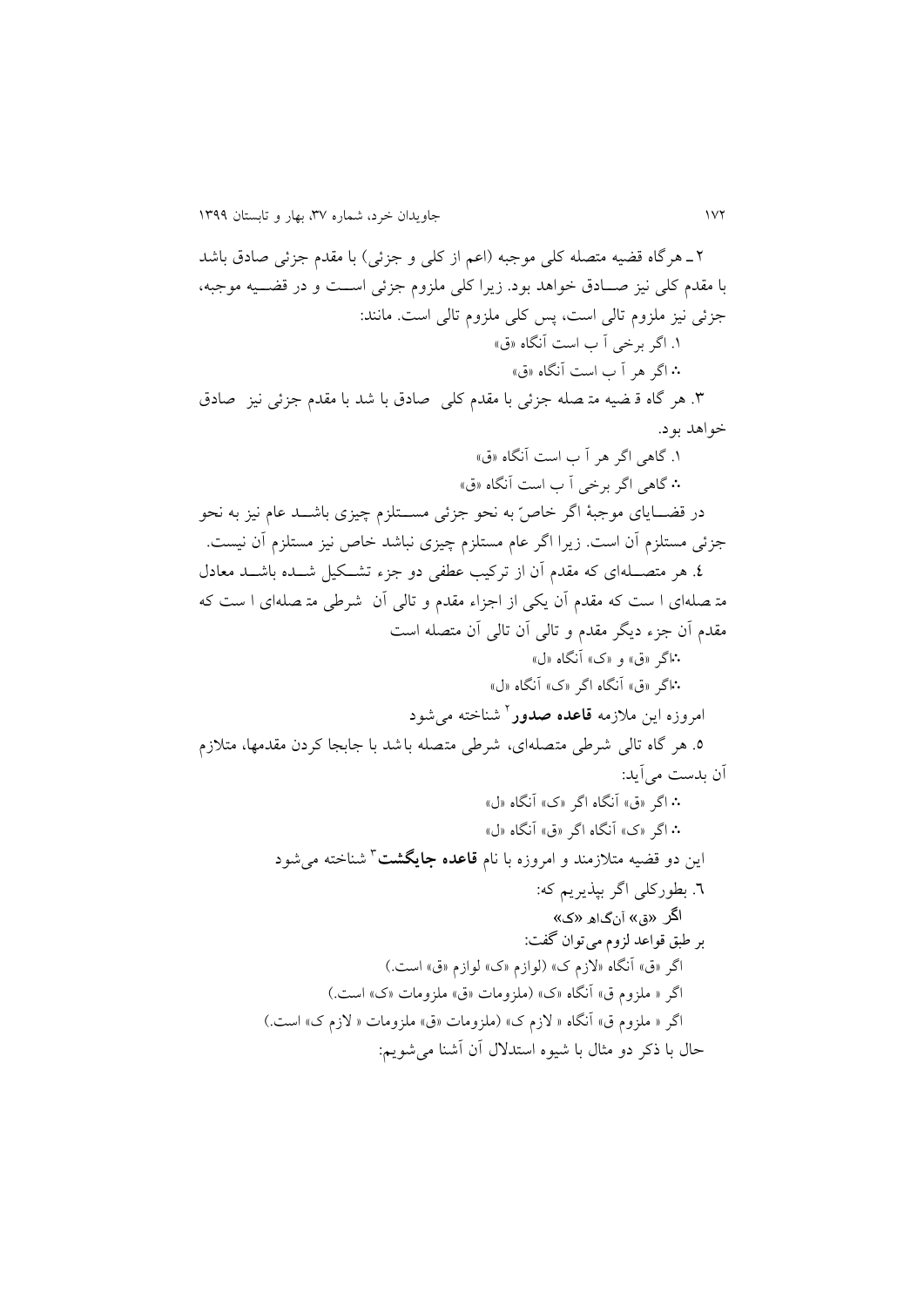قیاس شرطی اقترانی مشترک در جزء غیرتام از نگاه کشی، ابهری و خواجه نصیر 038

**مثال :9** 

.0 اگر »س« آنگاه هیچ آ ب نیست .1 اگر برخی ب ه نیست آنگاه »ش« ∴ اگر »س« آنگاه اگر هر ه آ است آنگاه »ش« .8 اگر هر ه آ استآنگاه هر ه آ است قضیه صادق )متشکل از مقدمه فرضی( .1 اگر »س«، اگر هر ه آ است، آنگاه هیچ آ ب نیست و هر ه آ است الزم ترکیب )0و8( .5 اگر »س« آنگاه اگر هر ه آ است آنگاه هیچ ه ب نیست. شکل اول )1( .1 اگر »س« آنگاه اگر هر ه آ است آنگاه برخی ه ب نیست. تداخل )5( .3 اگر »س« آنگاه اگر هر ه آ است آنگاه »ش« قیاسشرطی )1و1(

از نکات جالب این استدالل استفاده از قضیه همواره صادق در ضمن استدالل است. )ابهری،  $(YYY-YY)$ : 1399

#### **مثال :2**

با توجه به استفاده منطق دانان از مقدمه فرضی استدالل را می توان در قالب دلیل شرطی بیان کرد:

**.9 اگر »س« آنگاه هیچ آ ب نیست .2 اگر برخی ب ه نیست آنگاه »ش«** ∴ **اگر »س« آنگاه اگر هر ه آ است آنگاه »ش«** .8 س فرض .1 هره آ است .5 هیچ آ ب نیست .1 هیچ ه ب نیست .3 برخی ب ه نیست .3 ک فرض وضع مقدم )8و0( شکل اول )5و1( الزم )1( وضع مقدم )3و1( .1 اگر هره آ است آنگاه »ش« دلیل شرطی )3-1( .01 اگر»س« آنگاه اگر هره آ است آنگاه »ش« دلیل شرطی )1-8(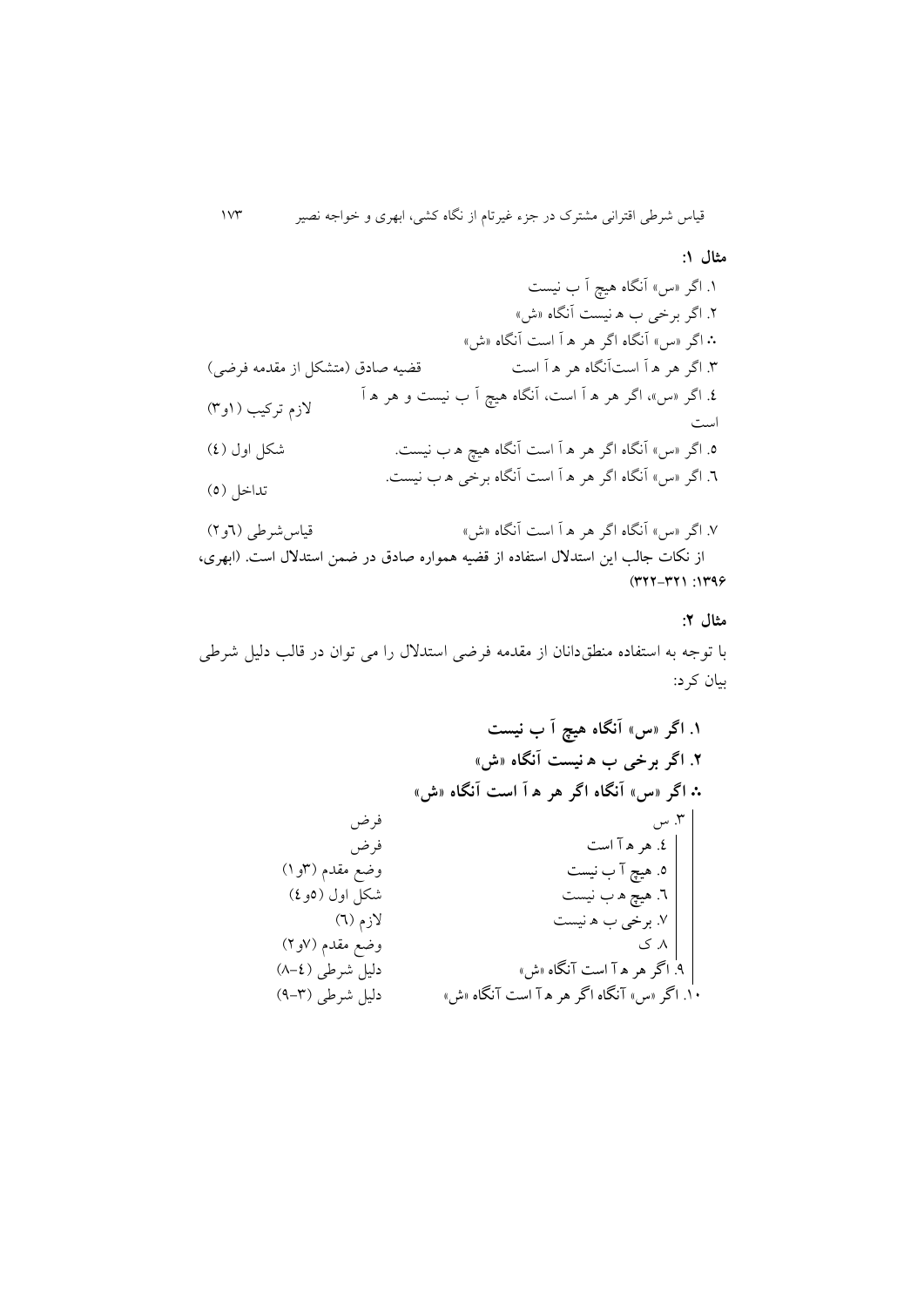**بازسازی دستگاه استنتاجی قیاس متصله مشترک در جزء غیرتام** بطور طبیعی در هر د ستگاه ا ستنتاجی، د ست کم بر مبنای منطق سنتی الاقل سه امر وجود دارد

0ه قیاسهايی مبنای اثبات قیاس های ديگرند )که آنها را قیاس پايه نامیده ايم( 1ه قیاسهايی که اعتبارشان با ارجاع به قیاس های قبلی بدست میآيد )که آنها را قیاس غیرپایه نامیده ایم)

8ه قواعدی که بوسیله آنها قیاسهای دسته دوم به دسته اول برگردانده میشود )مانند عکس مستوی، عکس نقیض و پاره ای از مالزمات شرطی(

روشــــی که کشـــــی و برخی دیگر از منطق۱دانان در انتاج اقســـام چهارگانه پیمودهاند يکپارچه و منســجم نيســت. زيرا شــناخت روشــن و متمايزی از آن ســه امر در اختيار نمیگذارد. اي شان برای د ستیابی به نتیجه در ق سمی که حد و سط در مقدم صغری و کبری قرار دارد و تألیف دو طرف م شارک منتج نی ست، از مقدمه فر ضی بهره می گیرند. اما در سهه قسهم ديگر اسهتنتاج را متوقف بر انتاج دو طرف مشهارک میدانند در حالی استفاده از مقدمه فرضی برای شکل سوم طبیعی تر است زيرا در قسم سوم اگر مقدمات کلی باشند نتیجه کلی است ولی قسم چهارم ابتدا از طريق عکس صغری به قسم سوم تبديل می شود و سپس مقدمه فر ضی بر روی آن اعمال می شود از اينرو نتیجه همواره جزئی است.

به نظر می ر سد اق سام چهارگانه قیاس و ا شکال چهارگانه تألیف دو طرف م شارک معیار متمايزی برای ا ستنتاج از قیاس شرطی نی ستند و لذا می توان اين سؤال را مطر کرد که اگر در قسم چهارم دو طرف مشارک منتج باشند، آيا قیاس شرطی نتیجه ندارد؟ و اگر در ق سم اول دو طرف م شارک منتج نبا شند آيا قیاس شرطی نتیجه ندارد؟ برای شــناخت دقیق قیاس ها و طبقه بندی منســجم آنها ابتدا باید قیاس های بیّن و پایه را از ساير قیاس ها متمايز و سپس قواعد برگرداندن قیاس های غیرپايه به قیاس های پايه را معلوم کرد. هر قیاســــی را که بتوان با کمک قواعد منطقی به قیاس های پایه برگرداند منتج خواهند بود.

ابتکار ابهری را در افزايش ضهروب منتج قياس، می توان گامی در جهت تکميل دستگاه استنتاجی برای قیاس شرطی دانست. او با افزودن ضروب در قسم دوم، سوم و چهارم ن شان می دهد که دو طرف م شارک حتی اگر منتج نبا شند قیاس شرطی می تواند منتج باشد. خواجه نصیر نیز با پايه قرار دادن قسم اول و افزودن عکس نقیض به قواعد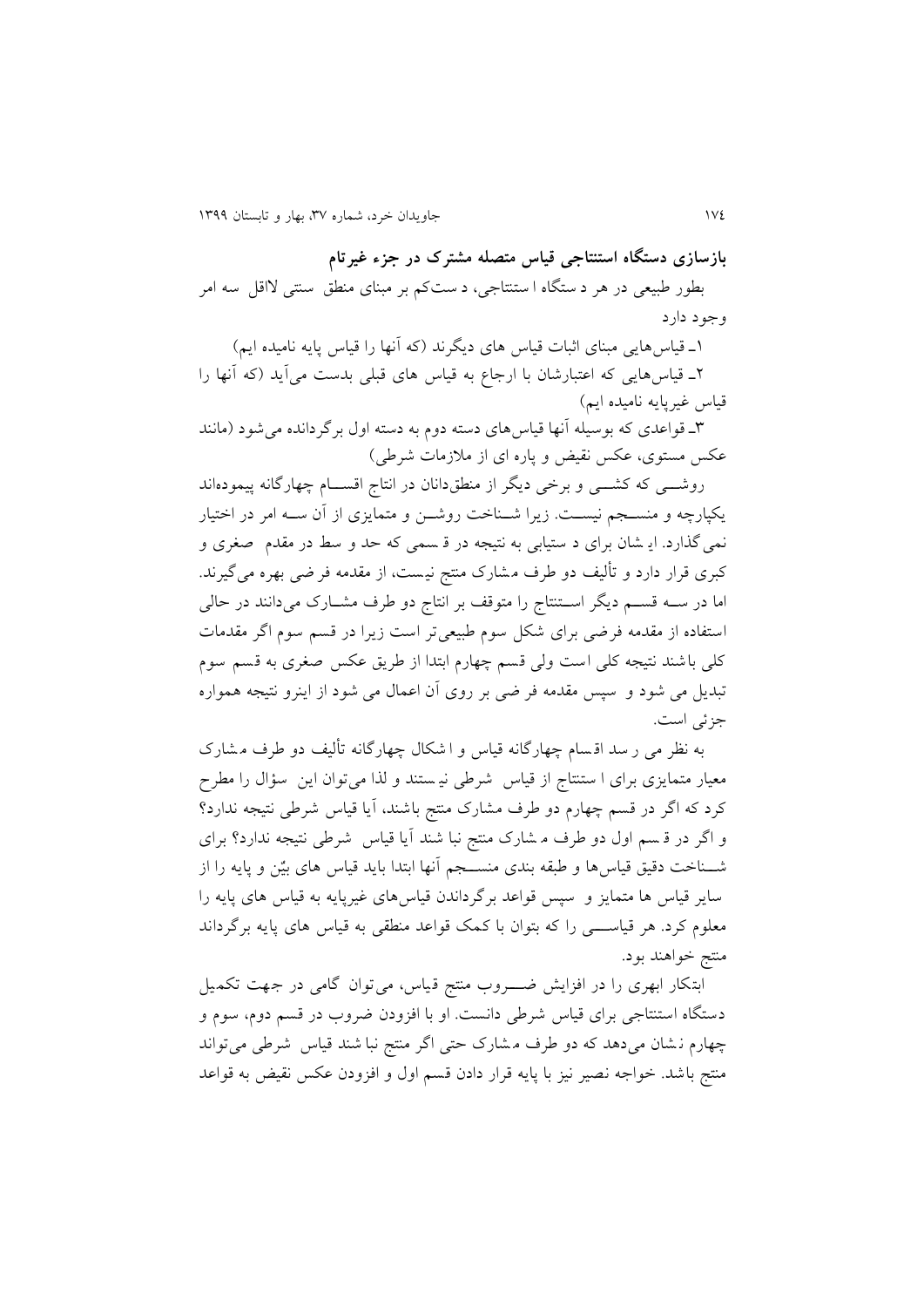قیاس شرطی اقترانی مشترک در جزء غیرتام از نگاه کشی، ابهری و خواجه نصیر 035

ارجاع قیاس های غیر پایه به قیاس های در جهت نظاممند بودن دســـتگاه قیاس شــــرطی حرکت کرده است.

از تلفیق آراء ک شی، ابهری و خواجه ن صیر می توان به د ستگاه واحدی از قیاس های شهرطی دارای حد وسهط غیرتام دسهت يافت. اين دسهتگاه اسهتنتاجی از يق صهورت ا ستداللی پايه برخوردار ا ست و آن صورت ا ستداللی پايه يا ق سم اول ا ست و يا ق سم سوم.

| صورت استنتاجي پايه دوم                                              | صورت استنتاجي پايه اول                                            |
|---------------------------------------------------------------------|-------------------------------------------------------------------|
| ۱. اگر «س» آنگاه «م۱»                                               | ۱. اگر «س» آنگاه «م۱»                                             |
| ۲. اگر «م۲» آنگاه «ش»<br>۳. اگر «م ۱» و «م» آنگاه «م۲»  (شرط انتاج) | ۲. اگر «ش» آنگاه «م۲»<br>۳. اگر «م۱» و «م۲» آنگاه «م» (شرط انتاج) |
| ∴ اگر «س» آنگاه اگر «م» آنگاه «ش»                                   | ۰ <b>۰</b> اگر «س» آنگاه اگر «ش» آنگاه «م»                        |

شهههرط انتاج هر دو قسهههم موجبه بودن هر دو مقدمه و کلی بودن يکی از مقدمات است. اگر قسم اول را پايه قرار دهیم تألیف دو طرف مشارک بايد منتج باشد و اگر قسم دوم را پايه قرار دهيم بايد تالی صــــغری با نتيجه تألیف دو طرف مشــــارک (= مقدمه فرضی)، ــ با واسطه يا بی واسطه ــ مقدم کبری را نتيجه دهد.

هر ضربی از اقسام چهارگانه قیاس شرطی متصله که در جزءغیر تام مشترکند، اگر با کمک عکس مســـتوی و يا عکس نقيض به يکی از اين دو ضـــرب تبديل شــــوند منتج خواهند بود.

نتیجه در هر دو صورت متصله متصله التالی است که مقدم آن مقدم صغری است با اين تفاوت که اکبر در صورت ا ستنتاجی اول مقدم تالی نتیجه و در صورت ا ستنتاجی دوم تالی تالی نتیجه است و نتیجه هر يق نیز از ديگری قابل استنتاج است.

نکته جالب آن است که اين دو قالب استنتاجی قابل تبديل به يکديگرند. برای تبديل دو صورت استنتاجی به يکديگر:

اولاً مقدمه دوم صـــورت های اســـتدلال بوســـيله عکس نقیض بجای يکديگر قرار می گیرند

 ً ثانیا با توجه به تعاول دو صورت گزارهای زير:  $p \rightarrow (q \rightarrow r) \dashv P \rightarrow (\neg r \rightarrow \neg q)$ صورت استنتاجی مقدمه سوم در دو ضرب پايه جايگزين يکديگر میشوند.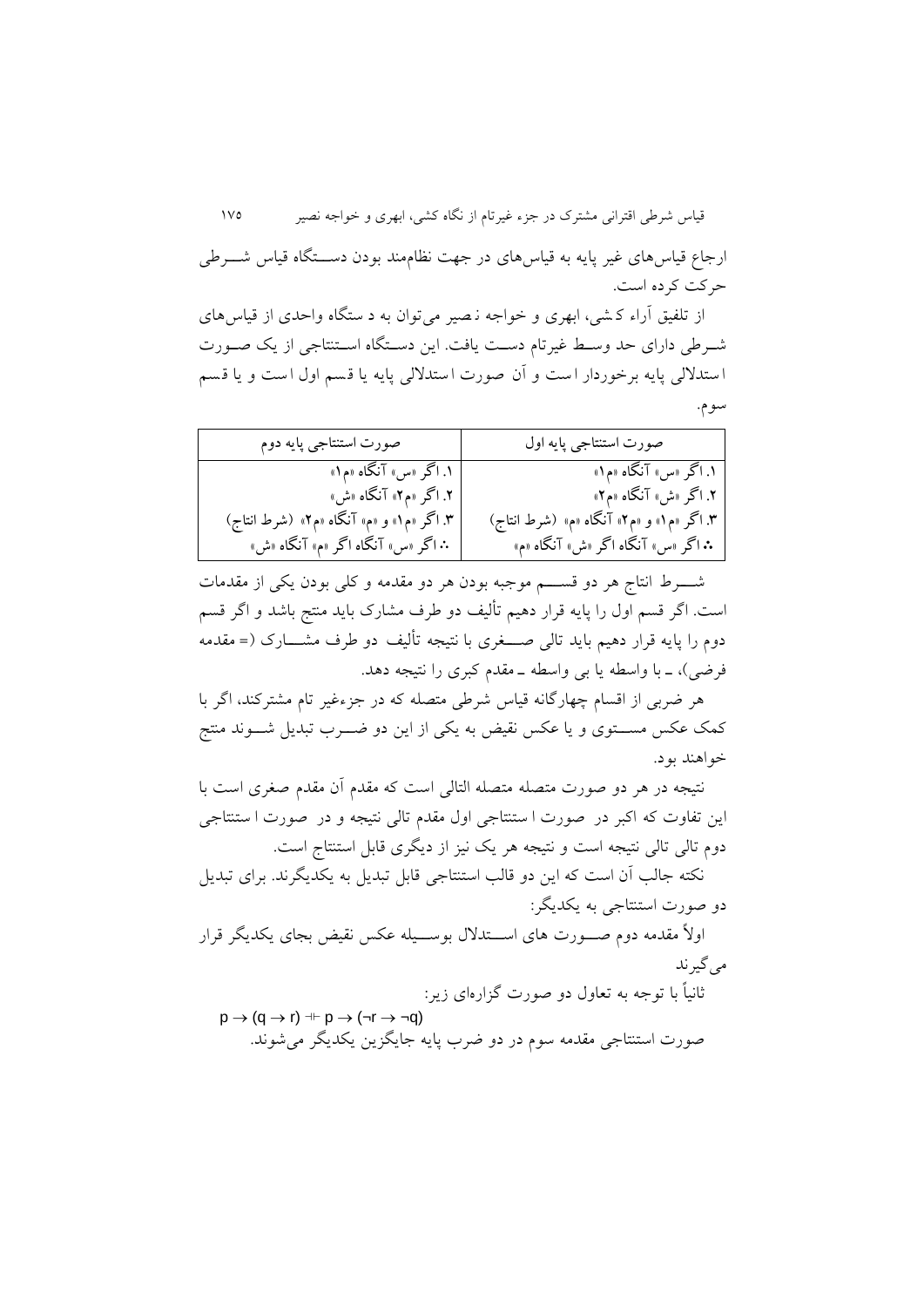به همین ترتیب صورت استنتاجی پایه دوم را نیز میتوان به صورت استنتاجی پایه اول تبدیل کرد.

دو صورت استدلالی پايه گر چه نسبت به ساير ضروب قياس شرطي که حد وسط در آن جزء غیر تام ا ست، پایه محسوب می شوند اما اعتبار آنها وابسته به اعتبار قیا سی است که حد اوسط آن جزء تام است. اگر مانند ابهری و برخی ديگر از منطقدانان دالئل اين قیاس را مخدوش بدانیم تمام اق سام قیا سهايی که حد او سط آن جزء غیرتام ا ست، از اعتبار میافتند.

### **نتیجه گیری**

-0 ابن سینا در المختصر االوسط حکم قیاس مرکب از دو متصله را که اشتراک در جزء غیر تام دارند به قیاس مرکب از حملی و شرطی برگردانده است. در واقع کشی نخستین کسی است که سخن ابن سینا را تفصیل داده و خواجه نصیر نیز استدالل نهفته در سخن ابن سينا را شرح كرده است. منطقدانانی كه از اين نوع قياس بحث كرده و نتيجه متصله گرفته اند در بیان نتیجه قیاس و داليل اثبات آن دو روش متفاوت در پیش گرفته اند. روش اول به زين الدين کشــــی و روش دوم به خونجی بازمی گردد. در هر دو روش نتیجه قیاس قضـــیه شــــرطی مرکب اســـت با این تفاوت که خونجی نتیجه را متصـــله متصلهالطرفین و کشی آن را متصله متصلهالتالی اخذ کرده است.

-1 در تقرير ک شی، شرط انتاج ق سم اول، دوم و سوم آن ا ست که ترکیب م شارک صغری با م شار ک کبری منتج با شد. اما شرط انتاج ق سم چهارم آن ا ست که ترکیب مشارک صغری با مقدمه فرضی، منتج مشارک کبری باشد

8ه از کلمات منطقدانان نکات ارزشمندی در باره روابط بین قضايای شرطی، شیوه اثبات قیاس و قواعدی که در اثبات انتاج قیاس بکار میرود، بدست میآيد. با تمام تالش و دقت نظری که آنان بخرج دادهاند، دستگاه استنتاجی ارايه شده برای قیاسهای شرطی مشتمل بر جزء غیرتام، به دالئلی از جمله بکارگیری مفاهیم و مضامین منطق حملی يکدست نبوده و از دقت الزم برخوردار نیست و نیازمند باز سازی و تکمیل است. ابهری و خواجه تا حدودی تالش کرده اند اين نواقص را برطرف سازند.

1 ً ه ابهری در تکمیل روش کشی اوال قیاسی را که حد وسط در تالی مقدمات قرار دارد، قیاس پايه میداند و شرايط انتاج و ضروب قسم دوم و سوم را بر اساس آن کر می ً کند و ثانیا برای قسم دوم، سوم ضرائبی میافزايد که مبتنی بر مقدمه فرضیاند. ابهری در برخی آثار خود نتیجه قیاس را منفصله مانعه الخلو قرار میدهد. در اين تقرير قیاس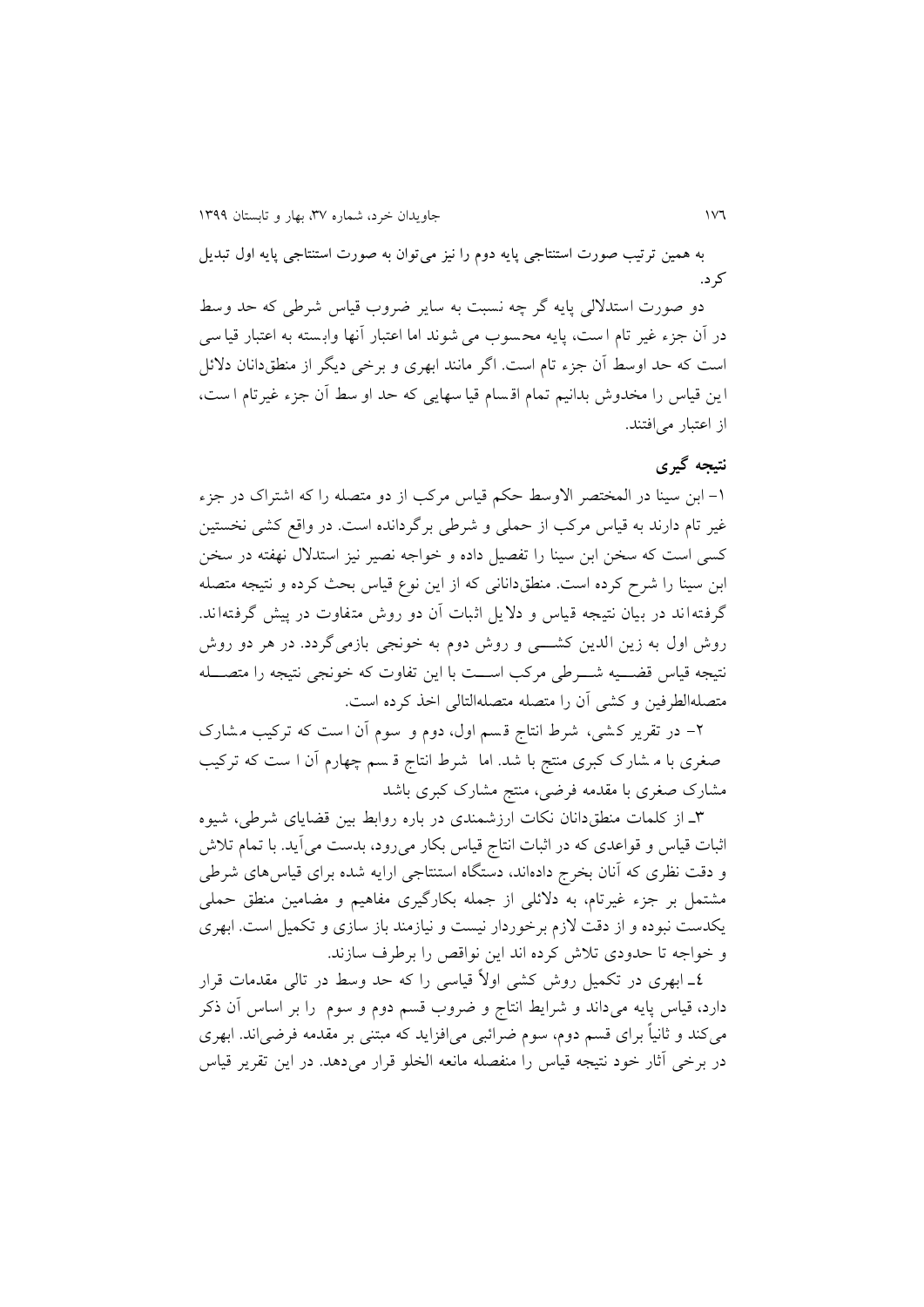قیاس شرطی اقترانی مشترک در جزء غیرتام از نگاه کشی، ابهری و خواجه نصیر 033

متصله به قیاس منفصله تبديل میشود. از اينرو عدم اعتبار قیاس شرطی متصله و عکس مستوی بدان آسیبی نمیزند.

5ه خواجه نیز همانند ديگران، قیاسی را که حد وسط در تالی مقدمات قرار دارد، به عنوان قیاس پايه معرفی میکند و شرايط انتاج و ضروب ساير اقسام را بر اساس آن کر میکند. تمايز تقرير خواجه آن است که با استفاده از عکس نقیض، ضروب قسم چهارم را به قسم اول برمیگرداند.

1ه از تلفیق آراء منطقدان به اين نتیجه میتوان رسید که در دستگاه استنتاجی قیاس شرطی که حد وسط در آن غیرتام است، میتوان يق قیاس را اصلی و پايه قرار داد و ساير قیاس ها را به آن برگرداند. آن قیاس پايه يا قسم اول است و يا قسم سوم. در اين دستگاه استنتاجی برای اثبات ضروب، از قواعدی مانند: قیاس شرطی مشتمل بر جزء تام، عکس مستوی، عکس نقیض، نقض تالی و لوازم شرطیات استفاده میشود.

#### **پینوشتها**

۱. از دو حد معین مانند: «آ» و «ه» هشت قضیه میتوان ساخت. زیرا یا موضوع و محمول قضیه به ترتیب »آ« و »ه« است و يا بالعکس و در هر يق از اين دو حالت، قضیه يکی از محصورات چهارگانه میتواند باشد.

- 1. Exportation
- 8. Permutation

**منابع** – ابن سینا، حسین بن عبدالله، *المختصر الاو سط فی المنطق، مقدمه و* تـ صحیح سید محمود يوسف ثانی، تهران، انتشارات مؤسسه پژوهشی حکمت و فلسفه ايران، ١٣٩٦. – ابن سینا، حسین بن عبدالله، *منطق الشفا*، (جلد ۲) قم، انتشارات آیة الله مرعشی نجفی، ۱۶۰۵ق.

- ابن سینا، حسین بن عبدالله، *النجاة من الغرق فی بحر الضلالات*، مقدمه و تصحیح از محمد تقى دانش پژوه، تهران، انتشارات دانشگاه تهران، چاپ دوم، ١٣٧٩.
- ابهری، اثیرالدین، خلاصة الافکار ف*ی ابانه الاسرار: منطق (تح*ریرهای یکم و دوم) تحقیق مهدی عظیمی و هاشم قربانی، تهران، انتشارات حکمت، .0811
- ابهری، اثیرالدین، ک*شف الحقائق في تحریر الدقائق*، تحقیق: حسـین صـاری أوغلی، إ ستانبول،  $.199<sub>1</sub>$